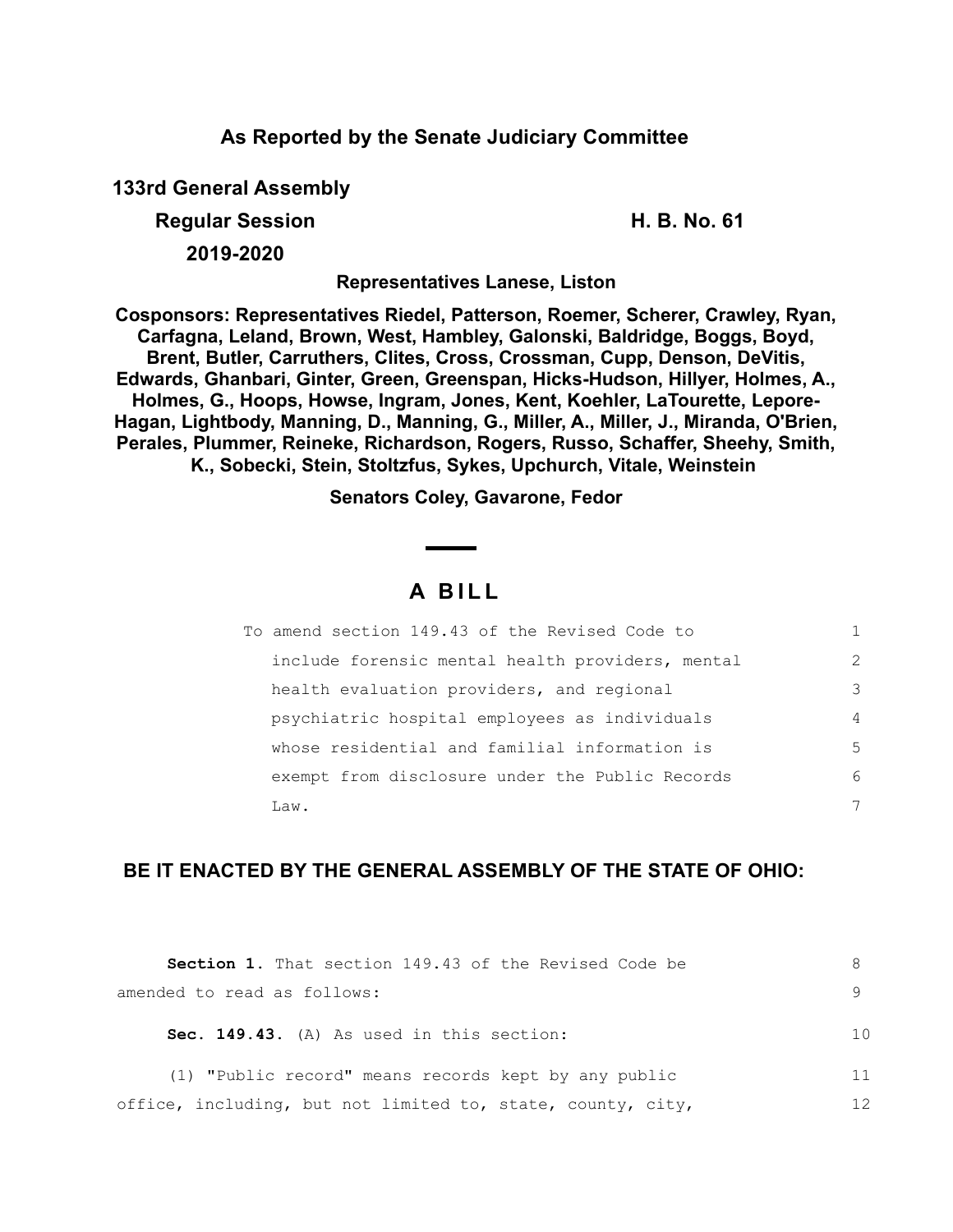#### **H. B. No. 61 Page 2 As Reported by the Senate Judiciary Committee**

village, township, and school district units, and records pertaining to the delivery of educational services by an alternative school in this state kept by the nonprofit or forprofit entity operating the alternative school pursuant to section 3313.533 of the Revised Code. "Public record" does not mean any of the following: (a) Medical records; (b) Records pertaining to probation and parole proceedings, to proceedings related to the imposition of community control sanctions and post-release control sanctions, or to proceedings related to determinations under section 2967.271 of the Revised Code regarding the release or maintained incarceration of an offender to whom that section applies; (c) Records pertaining to actions under section 2151.85 and division (C) of section 2919.121 of the Revised Code and to appeals of actions arising under those sections; (d) Records pertaining to adoption proceedings, including the contents of an adoption file maintained by the department of health under sections 3705.12 to 3705.124 of the Revised Code; (e) Information in a record contained in the putative father registry established by section 3107.062 of the Revised Code, regardless of whether the information is held by the department of job and family services or, pursuant to section 3111.69 of the Revised Code, the office of child support in the department or a child support enforcement agency; (f) Records specified in division (A) of section 3107.52 of the Revised Code; 13 14 15 16 17 18 19  $20$ 21 22 23 24 25 26 27 28 29 30 31 32 33 34 35 36 37 38 39

(g) Trial preparation records;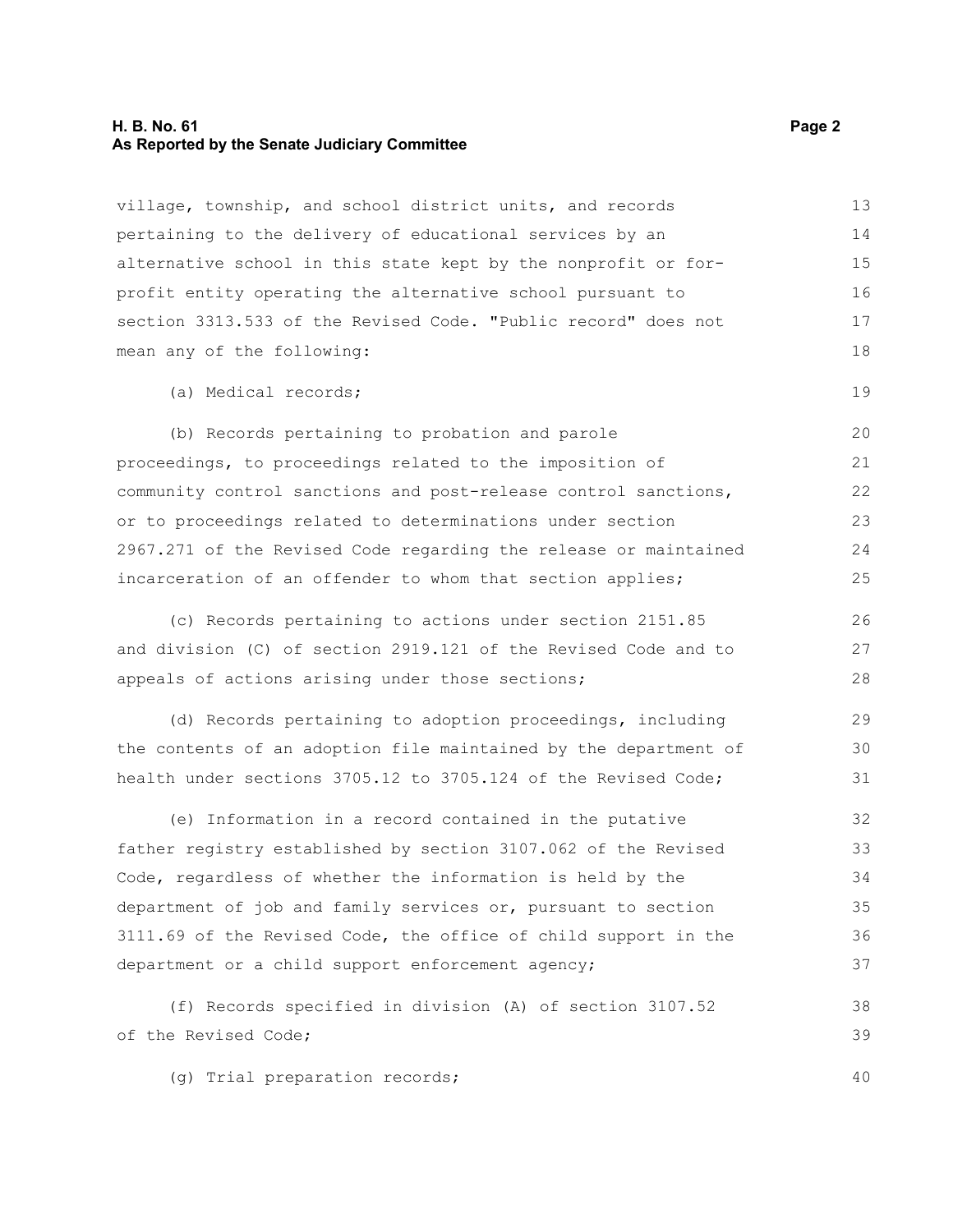### **H. B. No. 61 Page 3 As Reported by the Senate Judiciary Committee**

| (h) Confidential law enforcement investigatory records;          | 41 |
|------------------------------------------------------------------|----|
| (i) Records containing information that is confidential          | 42 |
| under section 2710.03 or 4112.05 of the Revised Code;            | 43 |
| (j) DNA records stored in the DNA database pursuant to           | 44 |
| section 109.573 of the Revised Code;                             | 45 |
| (k) Inmate records released by the department of                 | 46 |
| rehabilitation and correction to the department of youth         | 47 |
| services or a court of record pursuant to division (E) of        | 48 |
| section 5120.21 of the Revised Code;                             | 49 |
| (1) Records maintained by the department of youth services       | 50 |
| pertaining to children in its custody released by the department | 51 |
| of youth services to the department of rehabilitation and        | 52 |
| correction pursuant to section 5139.05 of the Revised Code;      | 53 |
| (m) Intellectual property records;                               | 54 |
| (n) Donor profile records;                                       | 55 |
| (o) Records maintained by the department of job and family       | 56 |
| services pursuant to section 3121.894 of the Revised Code;       | 57 |
| (p) Designated public service worker residential and             | 58 |
| familial information;                                            | 59 |
| (q) In the case of a county hospital operated pursuant to        | 60 |
| Chapter 339. of the Revised Code or a municipal hospital         | 61 |
| operated pursuant to Chapter 749. of the Revised Code,           | 62 |
| information that constitutes a trade secret, as defined in       | 63 |
| section 1333.61 of the Revised Code;                             | 64 |
| (r) Information pertaining to the recreational activities        | 65 |
| of a person under the age of eighteen;                           | 66 |
| (s) In the case of a child fatality review board acting          | 67 |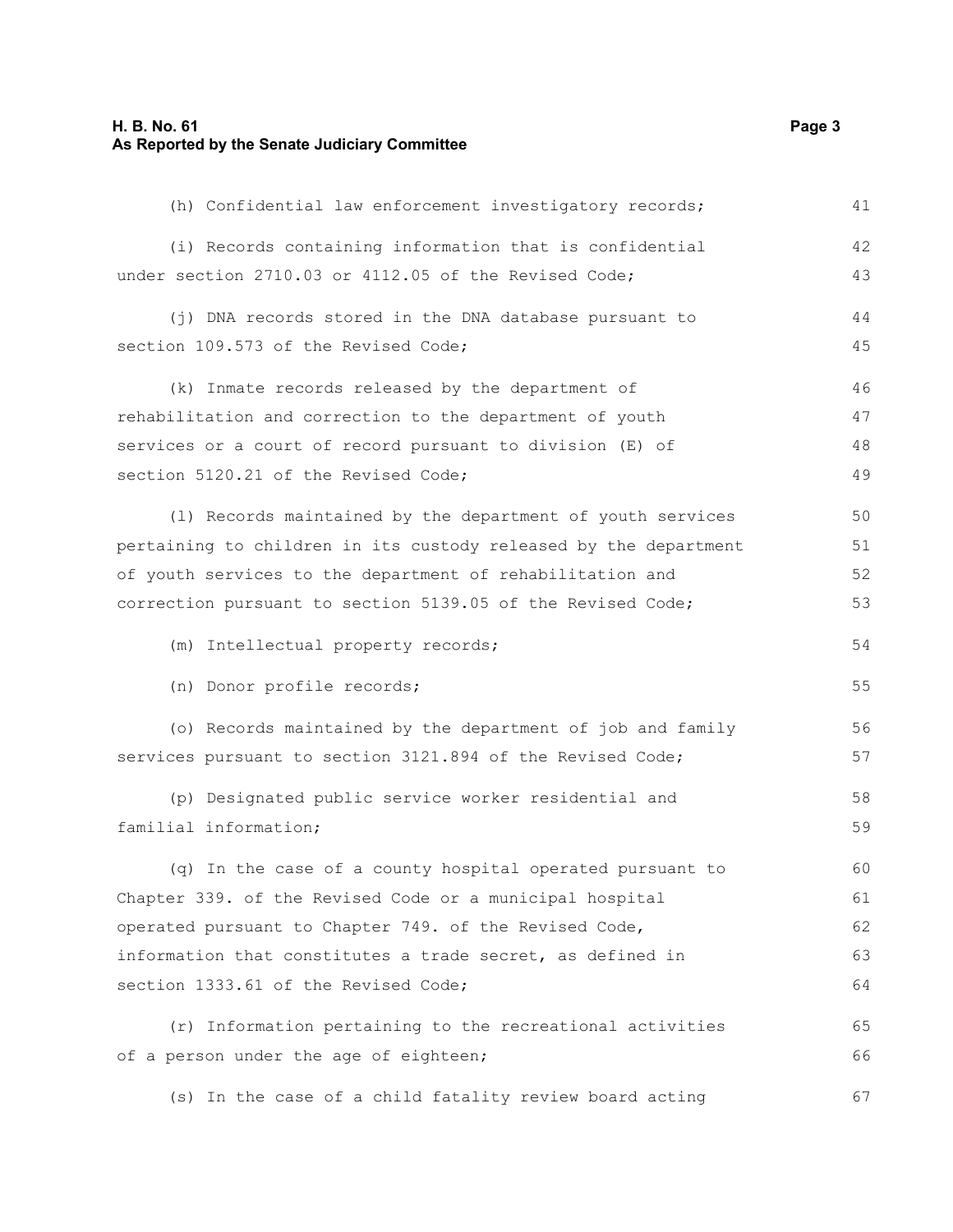#### **H. B. No. 61 Page 4 As Reported by the Senate Judiciary Committee**

under sections 307.621 to 307.629 of the Revised Code or a review conducted pursuant to guidelines established by the director of health under section 3701.70 of the Revised Code, records provided to the board or director, statements made by board members during meetings of the board or by persons participating in the director's review, and all work products of the board or director, and in the case of a child fatality review board, child fatality review data submitted by the board to the department of health or a national child death review database, other than the report prepared pursuant to division (A) of section 307.626 of the Revised Code; 68 69 70 71 72 73 74 75 76 77 78

(t) Records provided to and statements made by the executive director of a public children services agency or a prosecuting attorney acting pursuant to section 5153.171 of the Revised Code other than the information released under that section;

(u) Test materials, examinations, or evaluation tools used in an examination for licensure as a nursing home administrator that the board of executives of long-term services and supports administers under section 4751.04 of the Revised Code or contracts under that section with a private or government entity to administer; 84 85 86 87 88 89

(v) Records the release of which is prohibited by state or federal law; 90 91

(w) Proprietary information of or relating to any person that is submitted to or compiled by the Ohio venture capital authority created under section 150.01 of the Revised Code; 92 93 94

(x) Financial statements and data any person submits for any purpose to the Ohio housing finance agency or the 95 96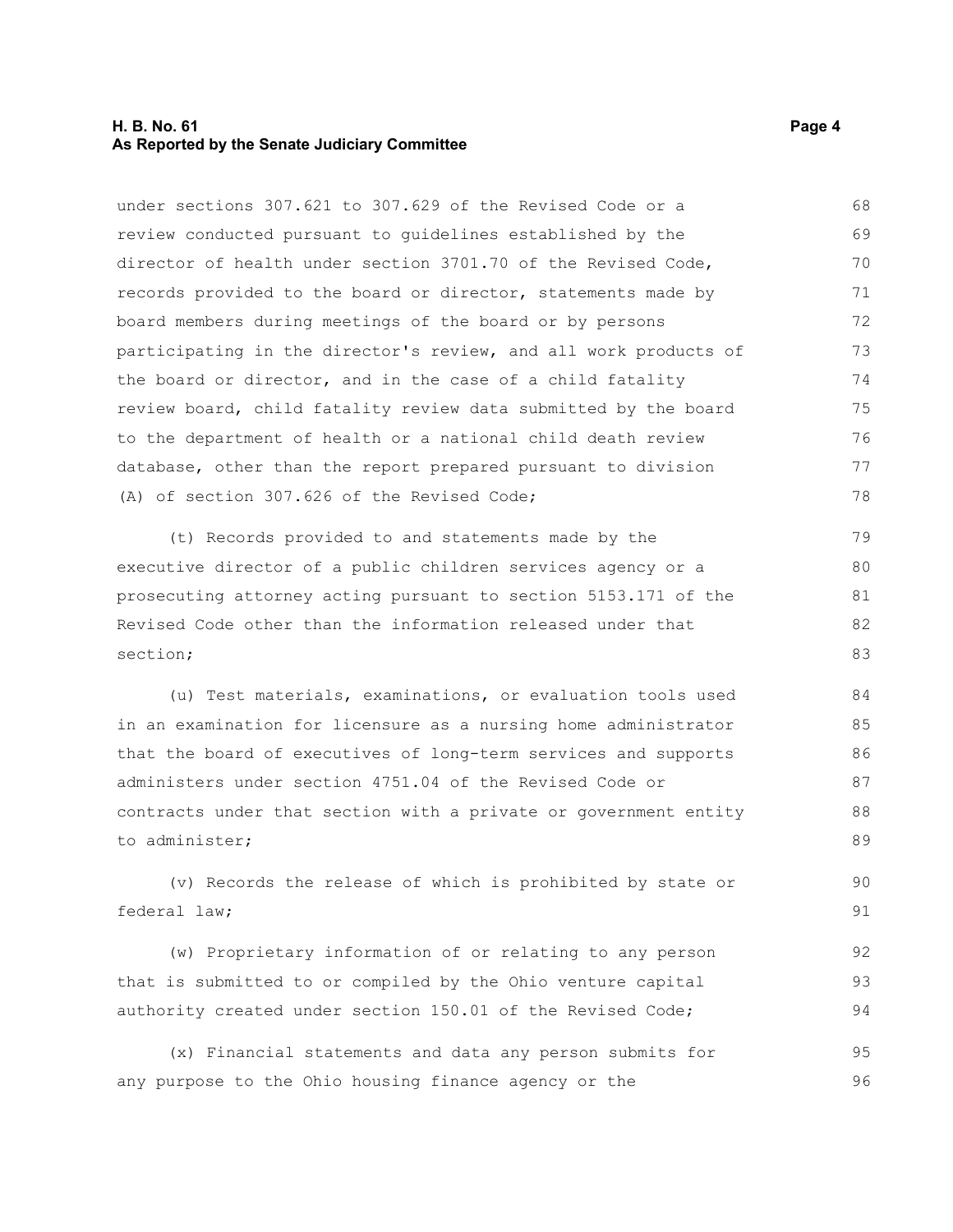#### **H. B. No. 61 Page 5 As Reported by the Senate Judiciary Committee**

controlling board in connection with applying for, receiving, or accounting for financial assistance from the agency, and information that identifies any individual who benefits directly or indirectly from financial assistance from the agency; (y) Records listed in section 5101.29 of the Revised Code; (z) Discharges recorded with a county recorder under section 317.24 of the Revised Code, as specified in division (B) (2) of that section; (aa) Usage information including names and addresses of specific residential and commercial customers of a municipally owned or operated public utility; (bb) Records described in division (C) of section 187.04 of the Revised Code that are not designated to be made available to the public as provided in that division; (cc) Information and records that are made confidential, privileged, and not subject to disclosure under divisions (B) and (C) of section 2949.221 of the Revised Code; (dd) Personal information, as defined in section 149.45 of the Revised Code; (ee) The confidential name, address, and other personally identifiable information of a program participant in the address confidentiality program established under sections 111.41 to 111.47 of the Revised Code, including the contents of any application for absent voter's ballots, absent voter's ballot identification envelope statement of voter, or provisional ballot affirmation completed by a program participant who has a confidential voter registration record, and records or portions of records pertaining to that program that identify the number of program participants that reside within a precinct, ward, 97 98 99 100 101 102 103 104 105 106 107 108 109 110 111 112 113 114 115 116 117 118 119 120 121 122 123 124 125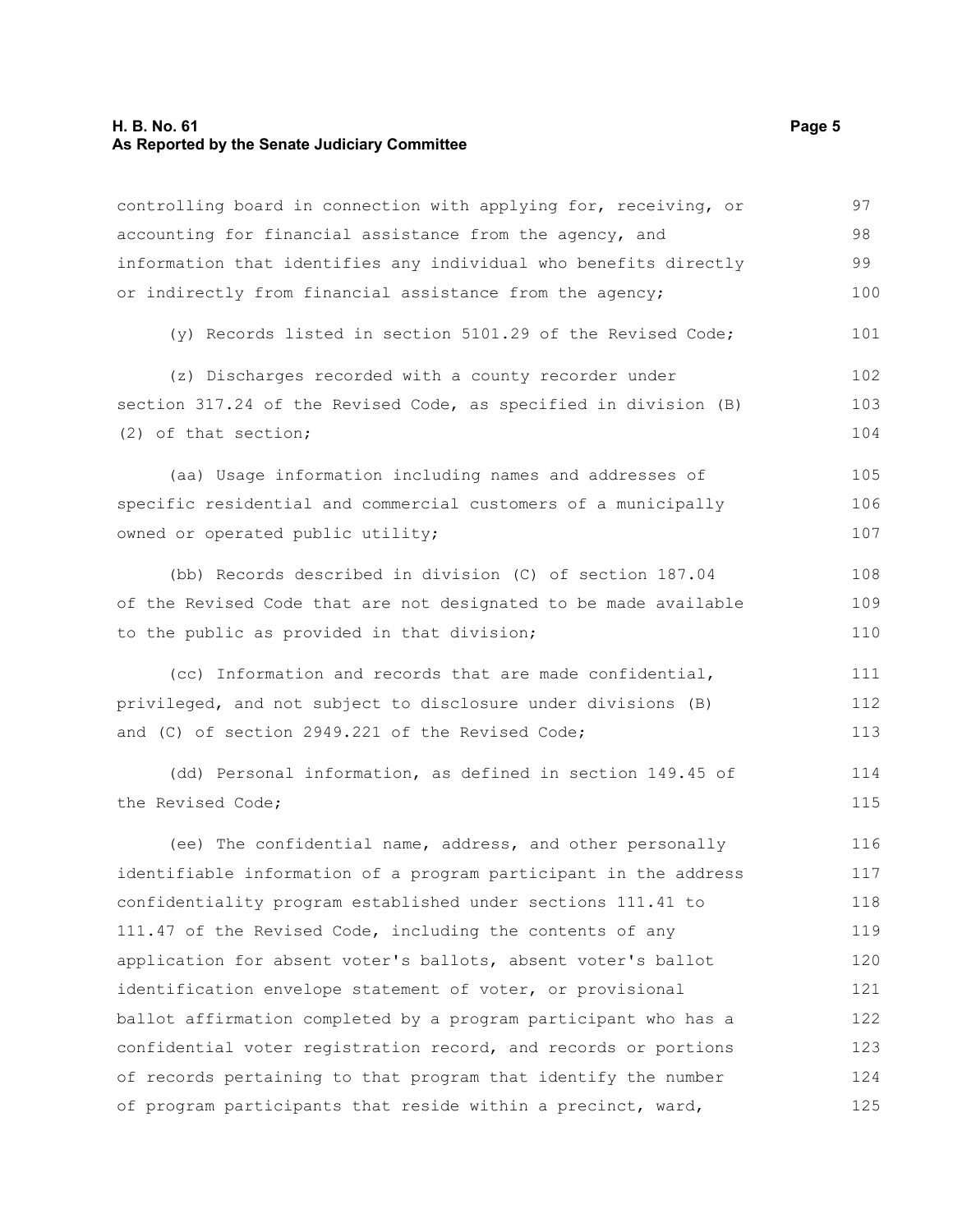#### **H. B. No. 61 Page 6 As Reported by the Senate Judiciary Committee**

township, municipal corporation, county, or any other geographic area smaller than the state. As used in this division, "confidential address" and "program participant" have the meaning defined in section 111.41 of the Revised Code. 126 127 128 129

(ff) Orders for active military service of an individual serving or with previous service in the armed forces of the United States, including a reserve component, or the Ohio organized militia, except that, such order becomes a public record on the day that is fifteen years after the published date or effective date of the call to order; 130 131 132 133 134 135

(gg) The name, address, contact information, or other personal information of an individual who is less than eighteen years of age that is included in any record related to a traffic accident involving a school vehicle in which the individual was an occupant at the time of the accident; 136 137 138 139 140

(hh) Protected health information, as defined in 45 C.F.R. 160.103, that is in a claim for payment for a health care product, service, or procedure, as well as any other health claims data in another document that reveals the identity of an individual who is the subject of the data or could be used to reveal that individual's identity; 141 142 143 144 145 146

(ii) Any depiction by photograph, film, videotape, or printed or digital image under either of the following circumstances: 147 148 149

(i) The depiction is that of a victim of an offense the release of which would be, to a reasonable person of ordinary sensibilities, an offensive and objectionable intrusion into the victim's expectation of bodily privacy and integrity. 150 151 152 153

(ii) The depiction captures or depicts the victim of a 154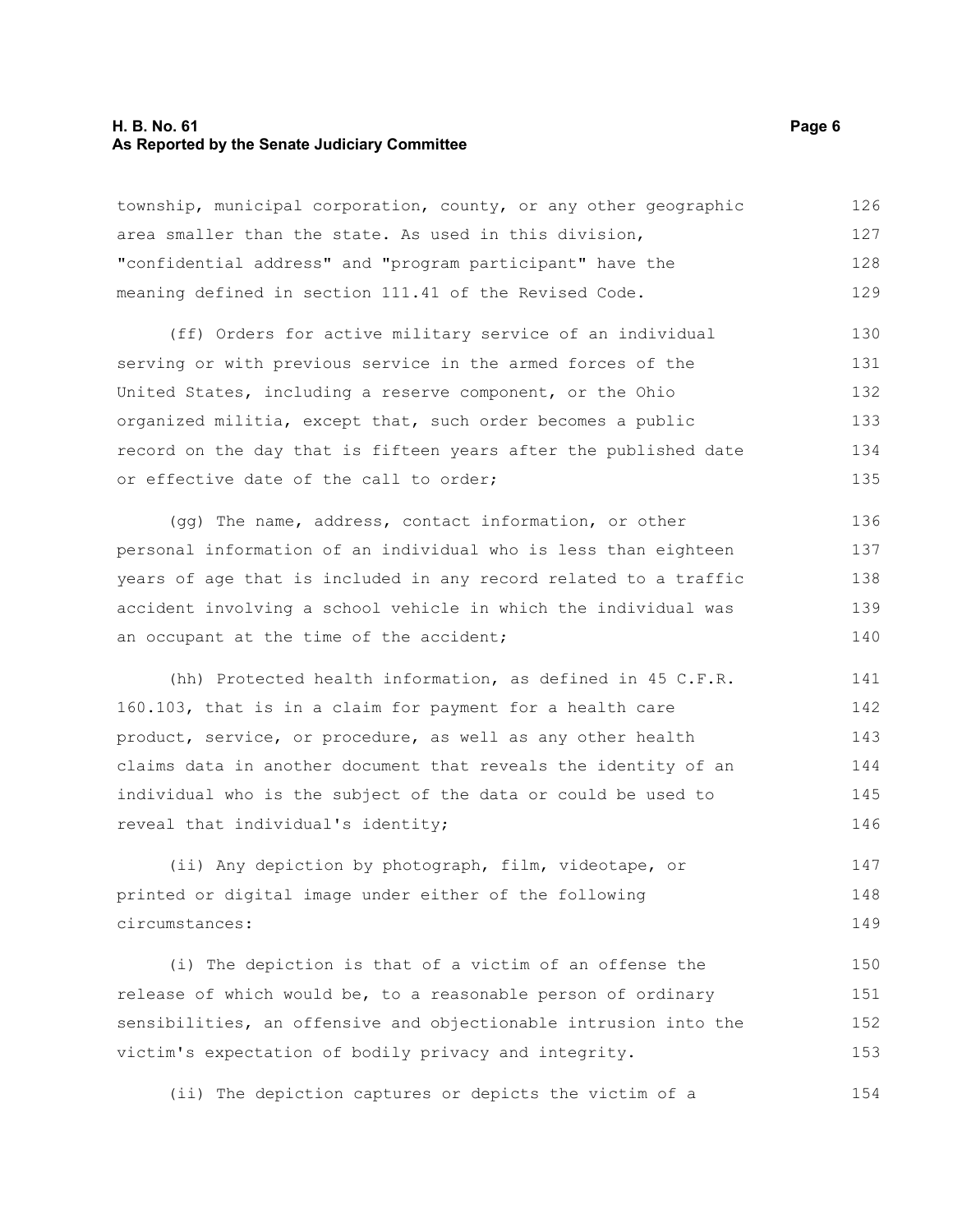#### **H. B. No. 61 Page 7 As Reported by the Senate Judiciary Committee**

sexually oriented offense, as defined in section 2950.01 of the Revised Code, at the actual occurrence of that offense. (jj) Restricted portions of a body-worn camera or dashboard camera recording. A record that is not a public record under division (A)(1) of this section and that, under law, is permanently retained becomes a public record on the day that is seventy-five years after the day on which the record was created, except for any record protected by the attorney-client privilege, a trial preparation record as defined in this section, a statement prohibiting the release of identifying information signed under section 3107.083 of the Revised Code, a denial of release form filed pursuant to section 3107.46 of the Revised Code, or any record that is exempt from release or disclosure under section 149.433 of the Revised Code. If the record is a birth certificate and a biological parent's name redaction request form has been accepted under section 3107.391 of the Revised Code, the name of that parent shall be redacted from the birth certificate before it is released under this paragraph. If any other section of the Revised Code establishes a time period for disclosure of a record that conflicts with the time period specified in this section, the time period in the other section prevails. (2) "Confidential law enforcement investigatory record" means any record that pertains to a law enforcement matter of a criminal, quasi-criminal, civil, or administrative nature, but 155 156 157 158 159 160 161 162 163 164 165 166 167 168 169 170 171 172 173 174 175 176 177 178 179 180

only to the extent that the release of the record would create a high probability of disclosure of any of the following: 181 182

(a) The identity of a suspect who has not been charged with the offense to which the record pertains, or of an 183 184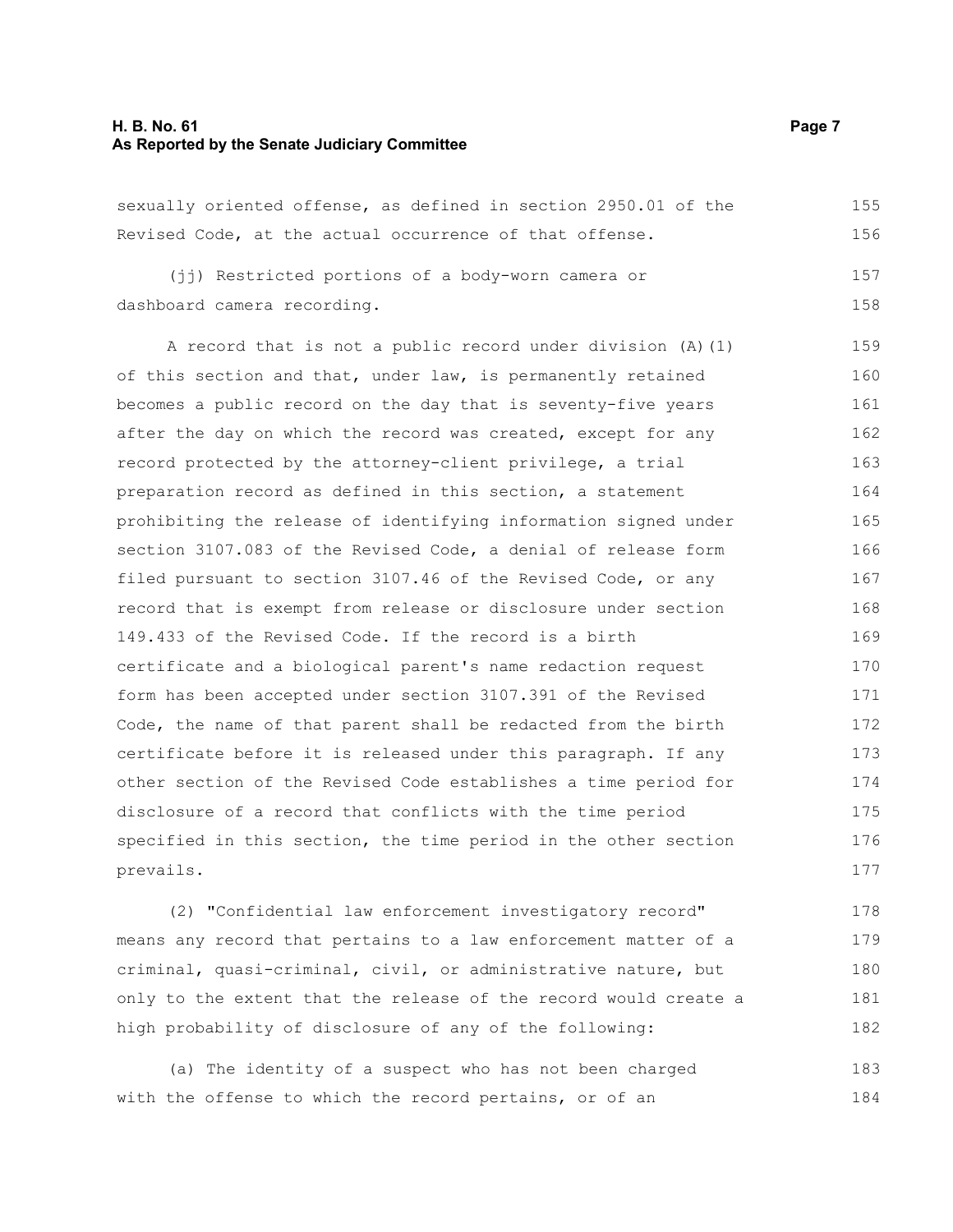#### **H. B. No. 61 Page 8 As Reported by the Senate Judiciary Committee**

information source or witness to whom confidentiality has been reasonably promised; (b) Information provided by an information source or witness to whom confidentiality has been reasonably promised, which information would reasonably tend to disclose the source's or witness's identity; (c) Specific confidential investigatory techniques or procedures or specific investigatory work product; (d) Information that would endanger the life or physical safety of law enforcement personnel, a crime victim, a witness, or a confidential information source. (3) "Medical record" means any document or combination of documents, except births, deaths, and the fact of admission to or discharge from a hospital, that pertains to the medical history, diagnosis, prognosis, or medical condition of a patient and that is generated and maintained in the process of medical treatment. (4) "Trial preparation record" means any record that contains information that is specifically compiled in reasonable anticipation of, or in defense of, a civil or criminal action or proceeding, including the independent thought processes and personal trial preparation of an attorney. (5) "Intellectual property record" means a record, other than a financial or administrative record, that is produced or collected by or for faculty or staff of a state institution of higher learning in the conduct of or as a result of study or research on an educational, commercial, scientific, artistic, technical, or scholarly issue, regardless of whether the study or research was sponsored by the institution alone or in 185 186 187 188 189 190 191 192 193 194 195 196 197 198 199 200 201 202 203 204 205 206 207 208 209 210 211 212 213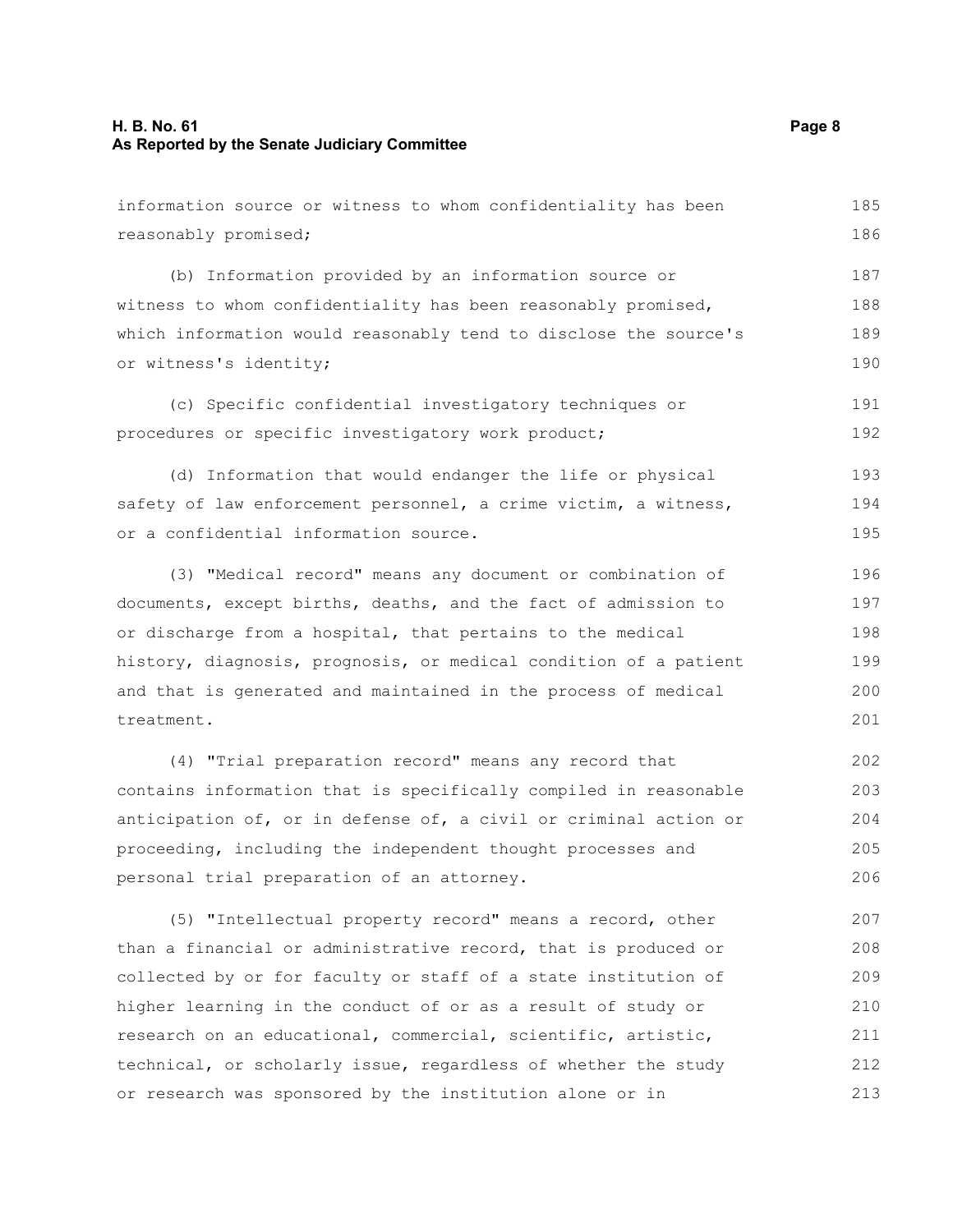#### **H. B. No. 61 Page 9 As Reported by the Senate Judiciary Committee**

conjunction with a governmental body or private concern, and that has not been publicly released, published, or patented. 214 215

(6) "Donor profile record" means all records about donors or potential donors to a public institution of higher education except the names and reported addresses of the actual donors and the date, amount, and conditions of the actual donation. 216 217 218 219

(7) "Designated public service worker" means a peace officer, parole officer, probation officer, bailiff, prosecuting attorney, assistant prosecuting attorney, correctional employee, county or multicounty corrections officer, community-based correctional facility employee, youth services employee, firefighter, EMT, medical director or member of a cooperating physician advisory board of an emergency medical service organization, state board of pharmacy employee, investigator of the bureau of criminal identification and investigation, forensic mental health provider, mental health evaluation provider, regional psychiatric hospital employee, judge, magistrate, or federal law enforcement officer. 220 221 222 223 224 225 226 227 228 229 230 231

(8) "Designated public service worker residential and familial information" means any information that discloses any of the following about a designated public service worker:

(a) The address of the actual personal residence of a designated public service worker, except for the following information: 235 236 237

(i) The address of the actual personal residence of a prosecuting attorney or judge; and 238 239

(ii) The state or political subdivision in which a designated public service worker resides. 240 241

(b) Information compiled from referral to or participation 242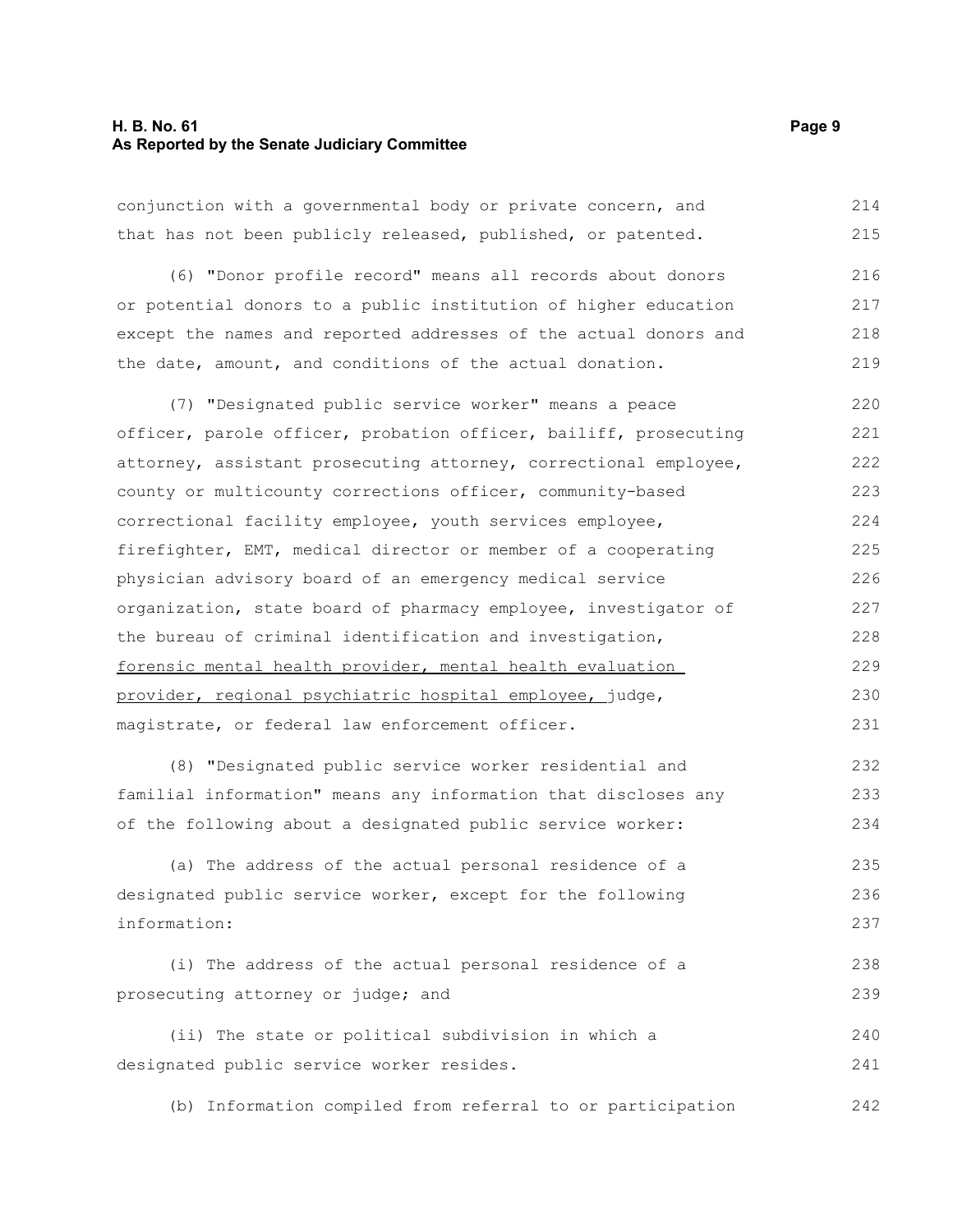#### **H. B. No. 61 Page 10 As Reported by the Senate Judiciary Committee**

in an employee assistance program;

(c) The social security number, the residential telephone number, any bank account, debit card, charge card, or credit card number, or the emergency telephone number of, or any medical information pertaining to, a designated public service worker; 244 245 246 247 248

(d) The name of any beneficiary of employment benefits, including, but not limited to, life insurance benefits, provided to a designated public service worker by the designated public service worker's employer; 249 250 251 252

(e) The identity and amount of any charitable or employment benefit deduction made by the designated public service worker's employer from the designated public service worker's compensation, unless the amount of the deduction is required by state or federal law; 253 254 255 256 257

(f) The name, the residential address, the name of the employer, the address of the employer, the social security number, the residential telephone number, any bank account, debit card, charge card, or credit card number, or the emergency telephone number of the spouse, a former spouse, or any child of a designated public service worker; 258 259 260 261 262 263

(g) A photograph of a peace officer who holds a position or has an assignment that may include undercover or plain clothes positions or assignments as determined by the peace officer's appointing authority. 264 265 266 267

(9) As used in divisions (A)(7) and (15) to (17) of this section: 268 269

"Peace officer" has the meaning defined in section 109.71 of the Revised Code and also includes the superintendent and 270 271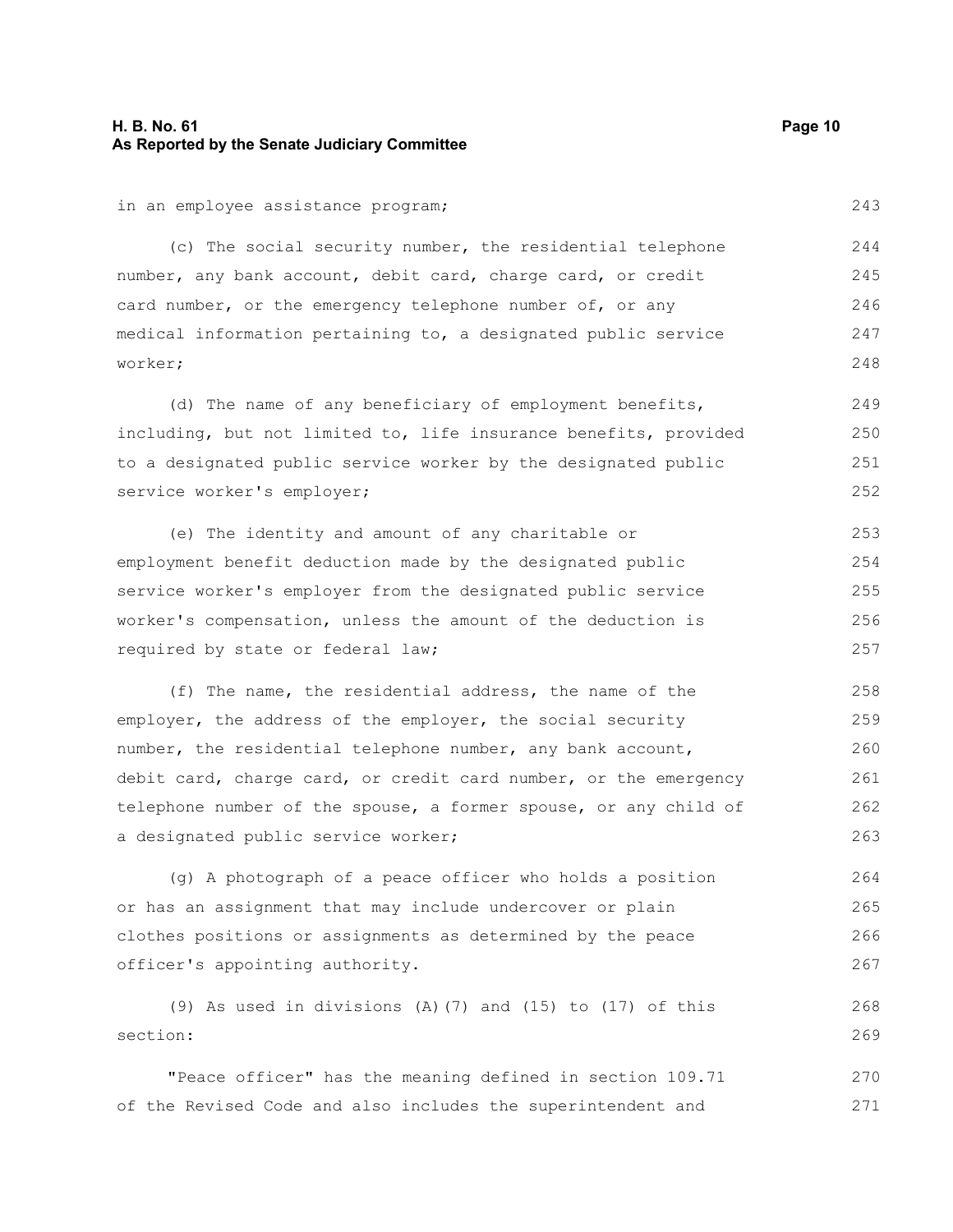#### **H. B. No. 61 Page 11 As Reported by the Senate Judiciary Committee**

Revised Code.

troopers of the state highway patrol; it does not include the sheriff of a county or a supervisory employee who, in the absence of the sheriff, is authorized to stand in for, exercise the authority of, and perform the duties of the sheriff. "Correctional employee" means any employee of the department of rehabilitation and correction who in the course of performing the employee's job duties has or has had contact with inmates and persons under supervision. "County or multicounty corrections officer" means any corrections officer employed by any county or multicounty correctional facility. "Youth services employee" means any employee of the department of youth services who in the course of performing the employee's job duties has or has had contact with children committed to the custody of the department of youth services. "Firefighter" means any regular, paid or volunteer, member of a lawfully constituted fire department of a municipal corporation, township, fire district, or village. "EMT" means EMTs-basic, EMTs-I, and paramedics that provide emergency medical services for a public emergency medical service organization. "Emergency medical service organization," "EMT-basic," "EMT-I," and "paramedic" have the meanings defined in section 4765.01 of the Revised Code. "Investigator of the bureau of criminal identification and investigation" has the meaning defined in section 2903.11 of the 272 273 274 275 276 277 278 279 280 281 282 283 284 285 286 287 288 289 290 291 292 293 294 295 296

"Forensic mental health provider" means any employee of a community mental health service provider or local alcohol, drug addiction, and mental health services board who, in the course 298 299 300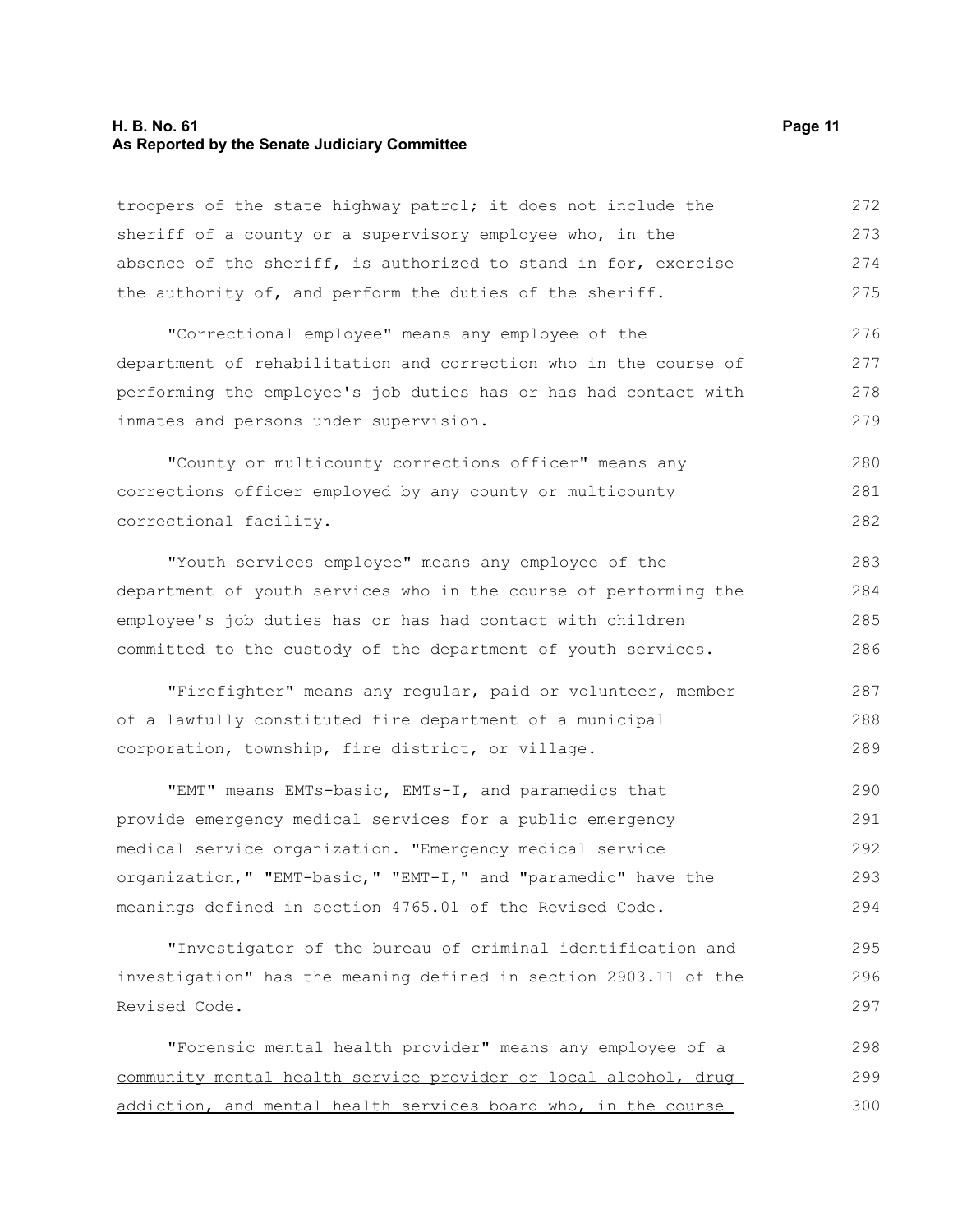### **H. B. No. 61 Page 12 As Reported by the Senate Judiciary Committee**

| of the employee's duties, has contact with persons committed to  | 301 |
|------------------------------------------------------------------|-----|
| a local alcohol, drug addiction, and mental health services      | 302 |
| board by a court order pursuant to section 2945.38, 2945.39,     | 303 |
| 2945.40, or 2945.402 of the Revised Code.                        | 304 |
| "Mental health evaluation provider" means an individual          | 305 |
| who, under Chapter 5122. of the Revised Code, examines a         | 306 |
| respondent who is alleged to be a mentally ill person subject to | 307 |
| court order, as defined in section 5122.01 of the Revised Code,  | 308 |
| and reports to the probate court the respondent's mental         | 309 |
| condition.                                                       | 310 |
| "Regional psychiatric hospital employee" means any               | 311 |
| employee of the department of mental health and addiction        | 312 |
| services who, in the course of performing the employee's duties, | 313 |
| has contact with patients committed to the department of mental  | 314 |
| health and addiction services by a court order pursuant to       | 315 |
| section 2945.38, 2945.39, 2945.40, or 2945.402 of the Revised    | 316 |
| Code.                                                            | 317 |
| "Federal law enforcement officer" has the meaning defined        | 318 |
| in section 9.88 of the Revised Code.                             | 319 |
| (10) "Information pertaining to the recreational                 | 320 |
| activities of a person under the age of eighteen" means          | 321 |
| information that is kept in the ordinary course of business by a | 322 |
| public office, that pertains to the recreational activities of a | 323 |
| person under the age of eighteen years, and that discloses any   | 324 |
| of the following:                                                | 325 |
| (a) The address or telephone number of a person under the        | 326 |
| age of eighteen or the address or telephone number of that       | 327 |
| person's parent, guardian, custodian, or emergency contact       | 328 |
| person;                                                          | 329 |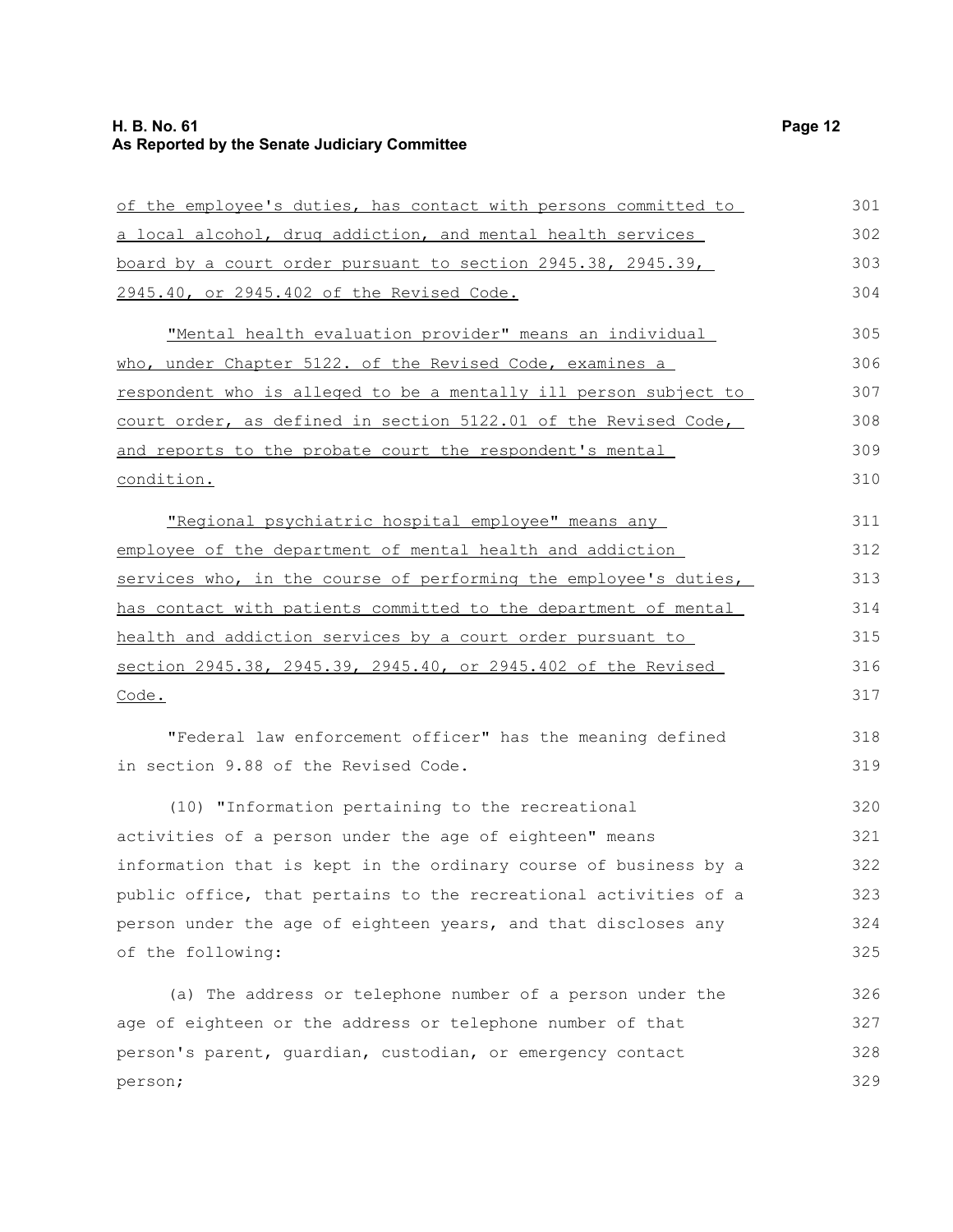### **H. B. No. 61 Page 13 As Reported by the Senate Judiciary Committee**

| (b) The social security number, birth date, or                   | 330 |
|------------------------------------------------------------------|-----|
| photographic image of a person under the age of eighteen;        | 331 |
| (c) Any medical record, history, or information pertaining       | 332 |
| to a person under the age of eighteen;                           | 333 |
| (d) Any additional information sought or required about a        | 334 |
| person under the age of eighteen for the purpose of allowing     | 335 |
| that person to participate in any recreational activity          | 336 |
| conducted or sponsored by a public office or to use or obtain    | 337 |
| admission privileges to any recreational facility owned or       | 338 |
| operated by a public office.                                     | 339 |
| (11) "Community control sanction" has the meaning defined        | 340 |
| in section 2929.01 of the Revised Code.                          | 341 |
| (12) "Post-release control sanction" has the meaning             | 342 |
| defined in section 2967.01 of the Revised Code.                  | 343 |
| (13) "Redaction" means obscuring or deleting any                 | 344 |
| information that is exempt from the duty to permit public        | 345 |
| inspection or copying from an item that otherwise meets the      | 346 |
| definition of a "record" in section 149.011 of the Revised Code. | 347 |
| (14) "Designee," "elected official," and "future official"       | 348 |
| have the meanings defined in section 109.43 of the Revised Code. | 349 |
| (15) "Body-worn camera" means a visual and audio recording       | 350 |
| device worn on the person of a peace officer while the peace     | 351 |
| officer is engaged in the performance of the peace officer's     | 352 |
| duties.                                                          | 353 |
| (16) "Dashboard camera" means a visual and audio recording       | 354 |
| device mounted on a peace officer's vehicle or vessel that is    | 355 |
| used while the peace officer is engaged in the performance of    | 356 |
| the peace officer's duties.                                      | 357 |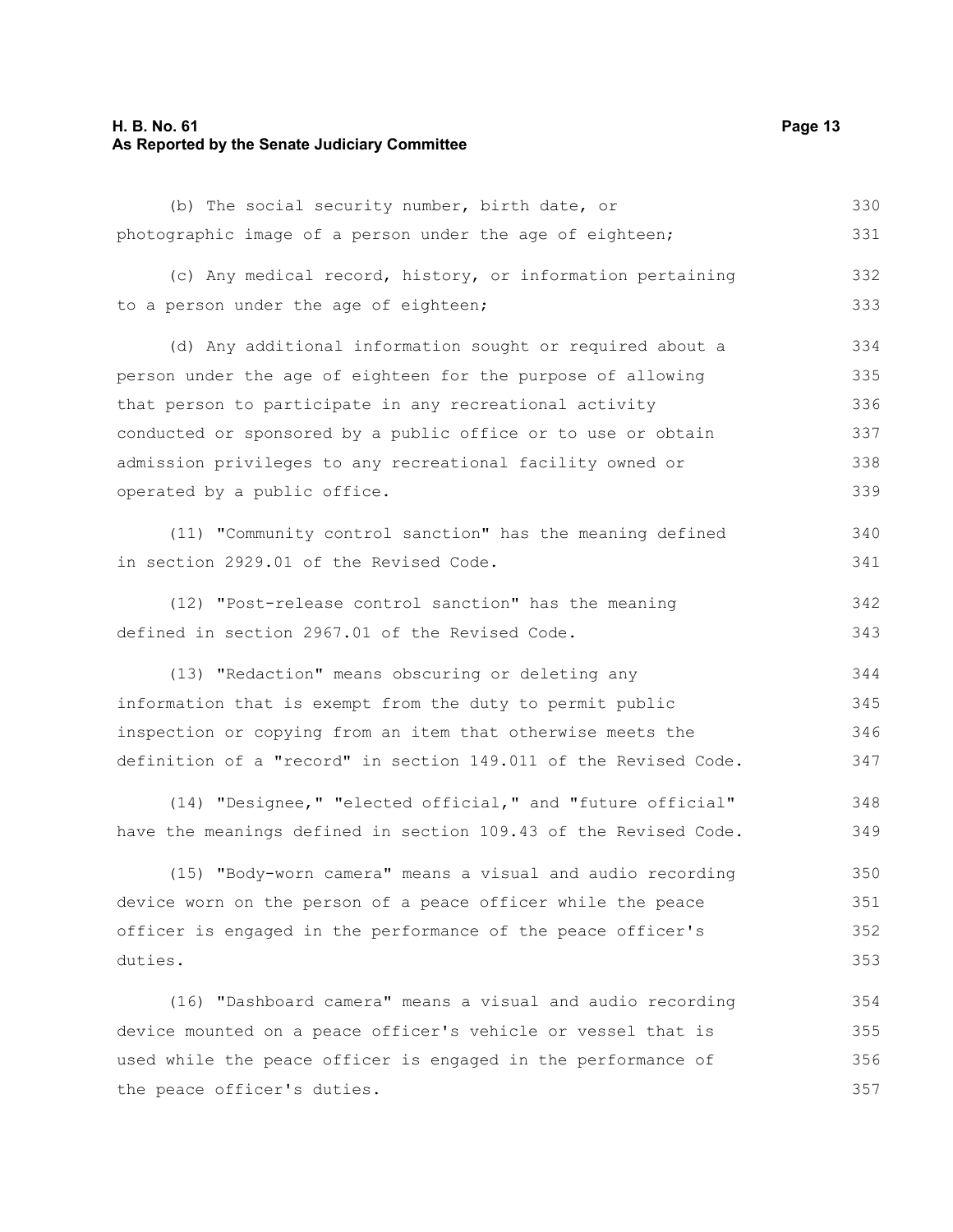#### **H. B. No. 61 Page 14 As Reported by the Senate Judiciary Committee**

(17) "Restricted portions of a body-worn camera or dashboard camera recording" means any visual or audio portion of a body-worn camera or dashboard camera recording that shows, communicates, or discloses any of the following: 358 359 360 361

(a) The image or identity of a child or information that could lead to the identification of a child who is a primary subject of the recording when the law enforcement agency knows or has reason to know the person is a child based on the law enforcement agency's records or the content of the recording; 362 363 364 365 366

(b) The death of a person or a deceased person's body, unless the death was caused by a peace officer or, subject to division (H)(1) of this section, the consent of the decedent's executor or administrator has been obtained; 367 368 369 370

(c) The death of a peace officer, firefighter, paramedic, or other first responder, occurring while the decedent was engaged in the performance of official duties, unless, subject to division (H)(1) of this section, the consent of the decedent's executor or administrator has been obtained; 371 372 373 374 375

(d) Grievous bodily harm, unless the injury was effected by a peace officer or, subject to division (H)(1) of this section, the consent of the injured person or the injured person's guardian has been obtained; 376 377 378 379

(e) An act of severe violence against a person that results in serious physical harm to the person, unless the act and injury was effected by a peace officer or, subject to division (H)(1) of this section, the consent of the injured person or the injured person's guardian has been obtained; 380 381 382 383 384

(f) Grievous bodily harm to a peace officer, firefighter, paramedic, or other first responder, occurring while the injured 385 386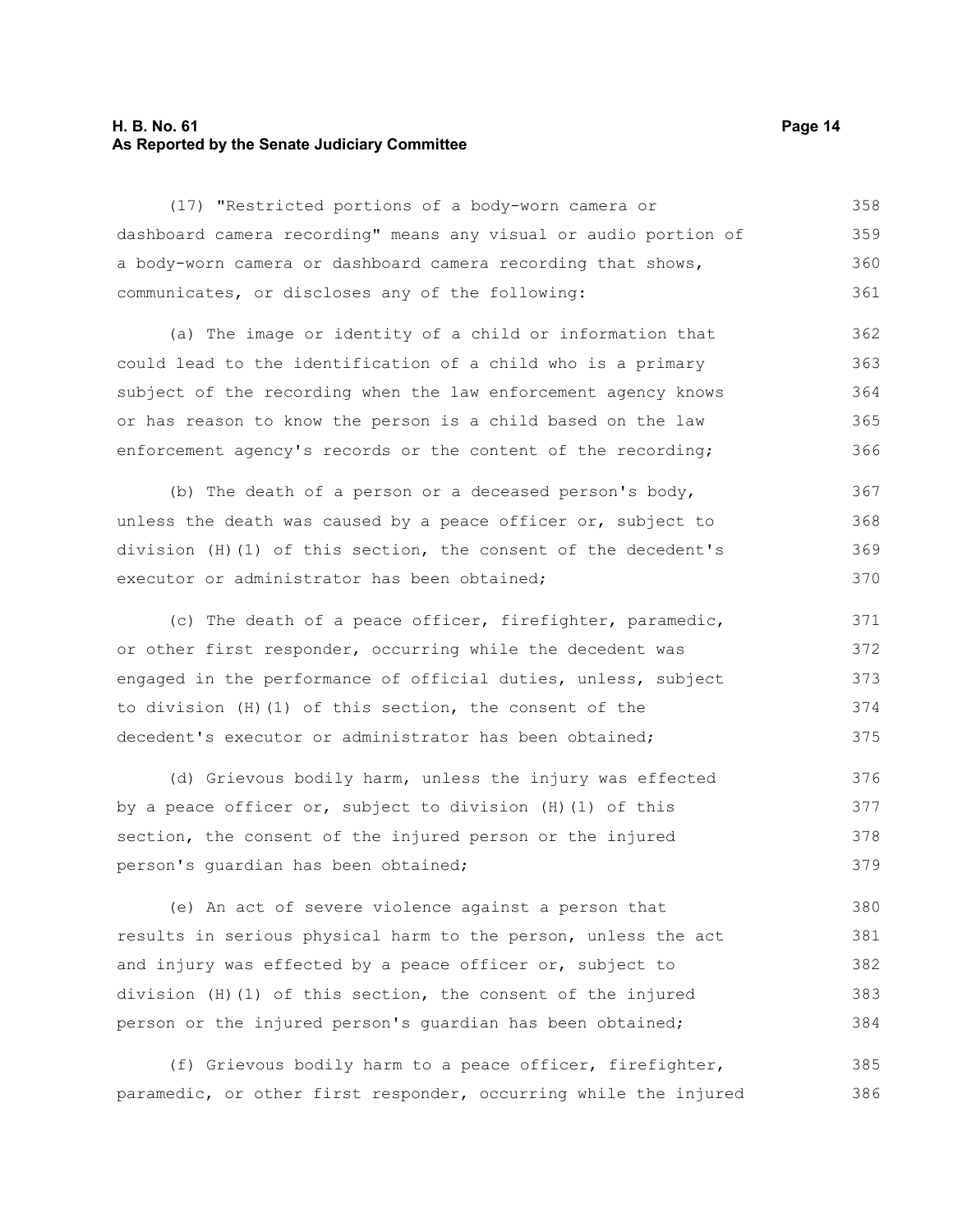#### **H. B. No. 61 Page 15 As Reported by the Senate Judiciary Committee**

person was engaged in the performance of official duties, unless, subject to division (H)(1) of this section, the consent of the injured person or the injured person's guardian has been obtained; 387 388 389 390

(g) An act of severe violence resulting in serious physical harm against a peace officer, firefighter, paramedic, or other first responder, occurring while the injured person was engaged in the performance of official duties, unless, subject to division (H)(1) of this section, the consent of the injured person or the injured person's guardian has been obtained; 391 392 393 394 395 396

(h) A person's nude body, unless, subject to division (H) (1) of this section, the person's consent has been obtained; 397 398

(i) Protected health information, the identity of a person in a health care facility who is not the subject of a law enforcement encounter, or any other information in a health care facility that could identify a person who is not the subject of a law enforcement encounter; 399 400 401 402 403

(j) Information that could identify the alleged victim of a sex offense, menacing by stalking, or domestic violence; 404 405

(k) Information, that does not constitute a confidential law enforcement investigatory record, that could identify a person who provides sensitive or confidential information to a law enforcement agency when the disclosure of the person's identity or the information provided could reasonably be expected to threaten or endanger the safety or property of the person or another person; 406 407 408 409 410 411 412

(l) Personal information of a person who is not arrested, cited, charged, or issued a written warning by a peace officer; 413 414

(m) Proprietary police contingency plans or tactics that 415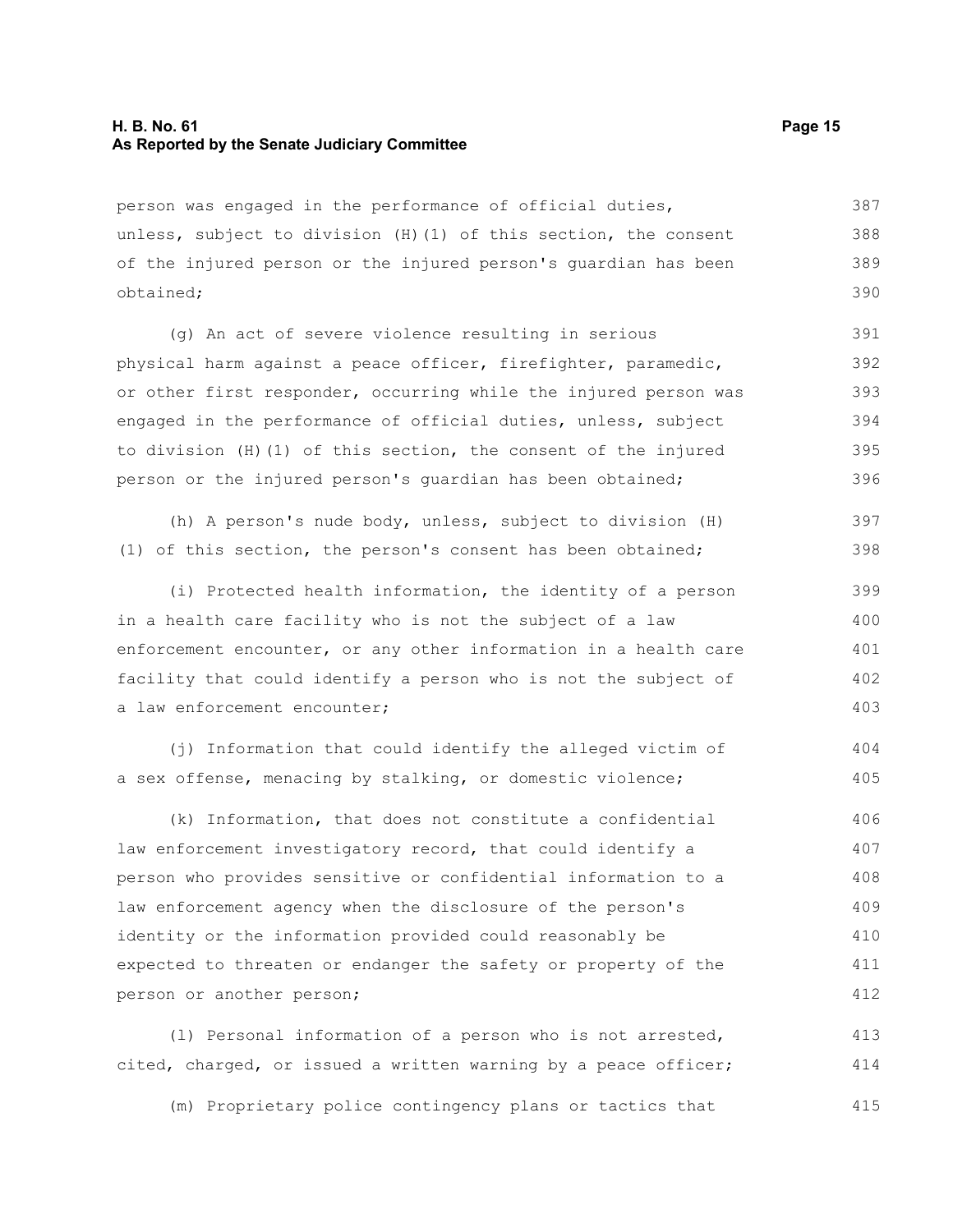are intended to prevent crime and maintain public order and safety; (n) A personal conversation unrelated to work between peace officers or between a peace officer and an employee of a law enforcement agency; (o) A conversation between a peace officer and a member of the public that does not concern law enforcement activities; (p) The interior of a residence, unless the interior of a residence is the location of an adversarial encounter with, or a use of force by, a peace officer; (q) Any portion of the interior of a private business that is not open to the public, unless an adversarial encounter with, or a use of force by, a peace officer occurs in that location. As used in division (A)(17) of this section: "Grievous bodily harm" has the same meaning as in section 5924.120 of the Revised Code. "Health care facility" has the same meaning as in section 1337.11 of the Revised Code. "Protected health information" has the same meaning as in 45 C.F.R. 160.103. "Law enforcement agency" has the same meaning as in section 2925.61 of the Revised Code. "Personal information" means any government-issued identification number, date of birth, address, financial information, or criminal justice information from the law enforcement automated data system or similar databases. "Sex offense" has the same meaning as in section 2907.10 416 417 418 419 420 421 422 423 424 425 426 427 428 429 430 431 432 433 434 435 436 437 438 439 440 441 442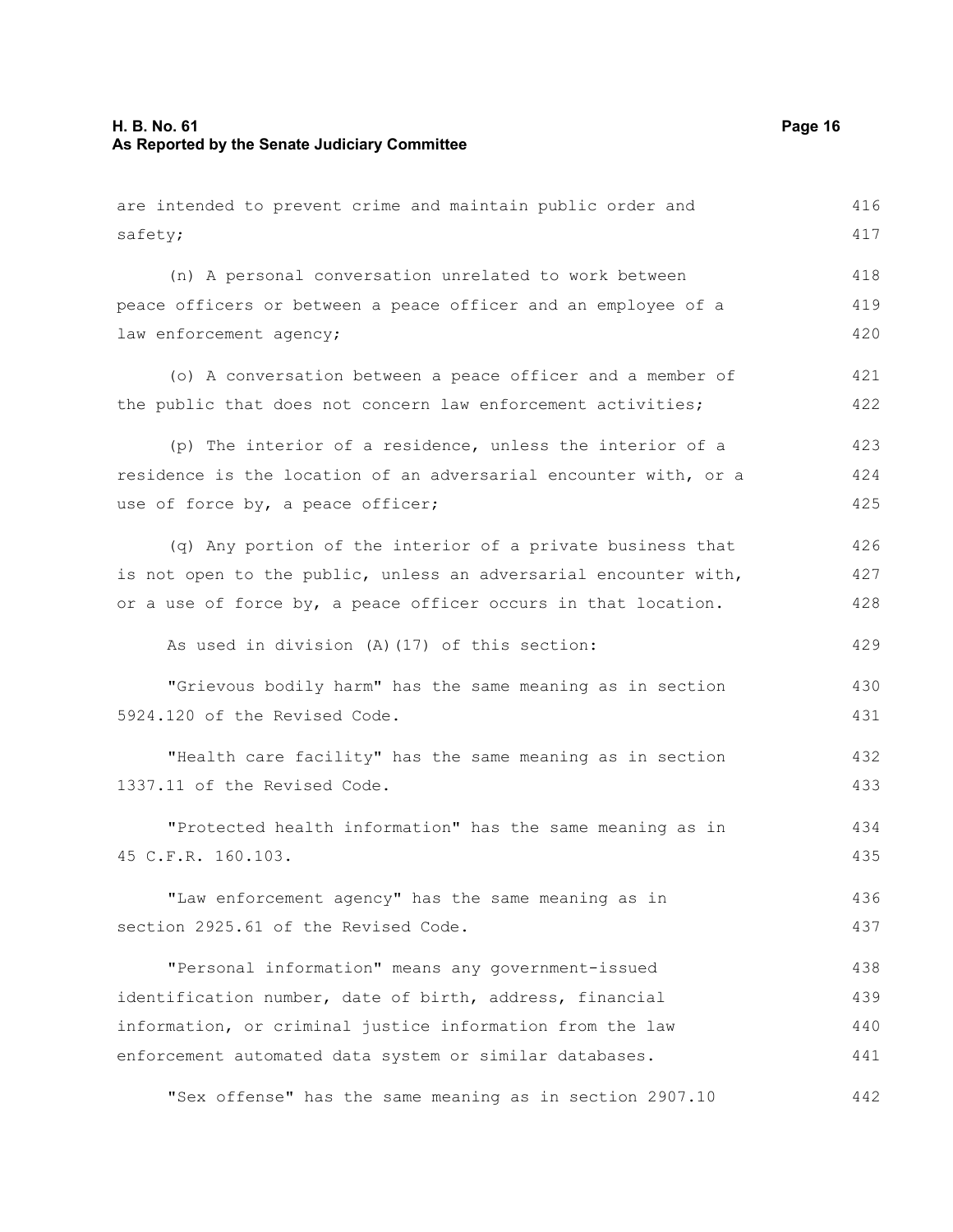#### **H. B. No. 61 Page 17 As Reported by the Senate Judiciary Committee**

of the Revised Code.

"Firefighter," "paramedic," and "first responder" have the same meanings as in section 4765.01 of the Revised Code. 444 445

(B)(1) Upon request by any person and subject to division (B)(8) of this section, all public records responsive to the request shall be promptly prepared and made available for inspection to any person-the requester at all reasonable times during regular business hours. Subject to division (B)(8) of this section, upon request by any person, a public office or person responsible for public records shall make copies of the requested public record available to the requester at cost and within a reasonable period of time. If a public record contains information that is exempt from the duty to permit public inspection or to copy the public record, the public office or the person responsible for the public record shall make available all of the information within the public record that is not exempt. When making that public record available for public inspection or copying that public record, the public office or the person responsible for the public record shall notify the requester of any redaction or make the redaction plainly visible. A redaction shall be deemed a denial of a request to inspect or copy the redacted information, except if federal or state law authorizes or requires a public office to make the redaction. 446 447 448 449 450 451 452 453 454 455 456 457 458 459 460 461 462 463 464 465 466

(2) To facilitate broader access to public records, a public office or the person responsible for public records shall organize and maintain public records in a manner that they can be made available for inspection or copying in accordance with division (B) of this section. A public office also shall have available a copy of its current records retention schedule at a 467 468 469 470 471 472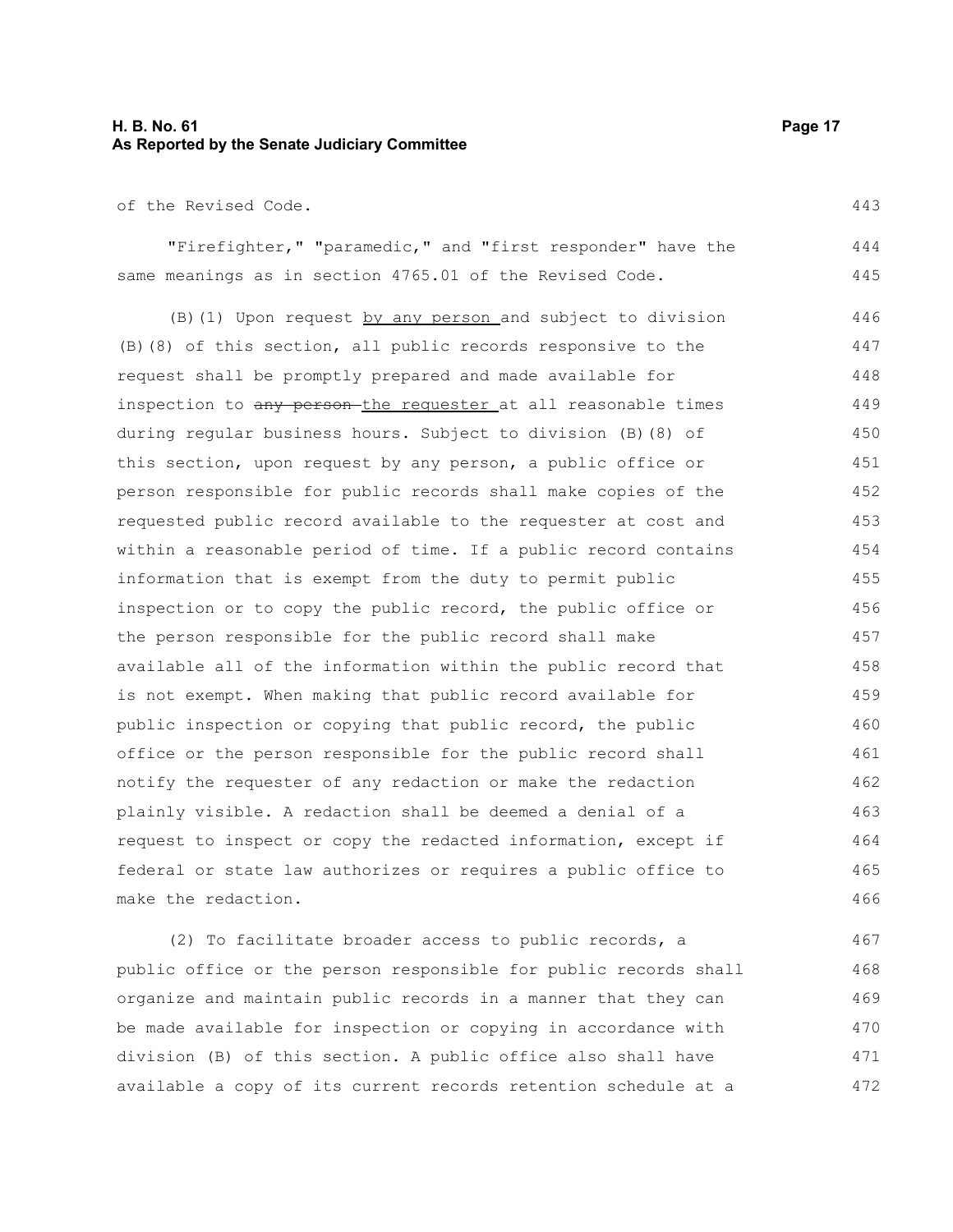#### **H. B. No. 61 Page 18 As Reported by the Senate Judiciary Committee**

location readily available to the public. If a requester makes an ambiguous or overly broad request or has difficulty in making a request for copies or inspection of public records under this section such that the public office or the person responsible for the requested public record cannot reasonably identify what public records are being requested, the public office or the person responsible for the requested public record may deny the request but shall provide the requester with an opportunity to revise the request by informing the requester of the manner in which records are maintained by the public office and accessed in the ordinary course of the public office's or person's duties. 473 474 475 476 477 478 479 480 481 482 483 484

(3) If a request is ultimately denied, in part or in whole, the public office or the person responsible for the requested public record shall provide the requester with an explanation, including legal authority, setting forth why the request was denied. If the initial request was provided in writing, the explanation also shall be provided to the requester in writing. The explanation shall not preclude the public office or the person responsible for the requested public record from relying upon additional reasons or legal authority in defending an action commenced under division (C) of this section. 485 486 487 488 489 490 491 492 493 494

(4) Unless specifically required or authorized by state or federal law or in accordance with division (B) of this section, no public office or person responsible for public records may limit or condition the availability of public records by requiring disclosure of the requester's identity or the intended use of the requested public record. Any requirement that the requester disclose the requester's identity or the intended use of the requested public record constitutes a denial of the request. 495 496 497 498 499 500 501 502 503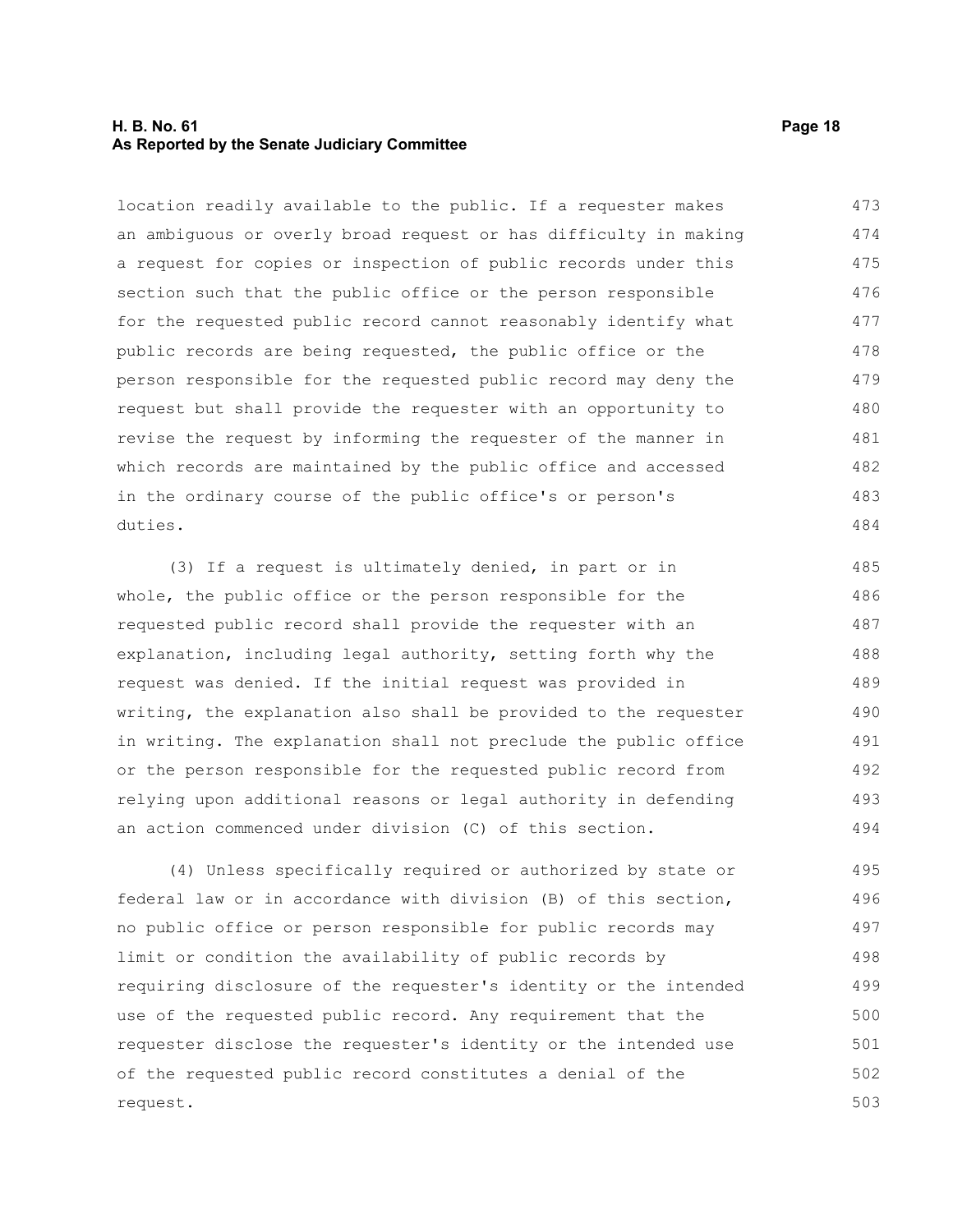#### **H. B. No. 61 Page 19 As Reported by the Senate Judiciary Committee**

(5) A public office or person responsible for public records may ask a requester to make the request in writing, may ask for the requester's identity, and may inquire about the intended use of the information requested, but may do so only after disclosing to the requester that a written request is not mandatory, that the requester may decline to reveal the requester's identity or the intended use, and when a written request or disclosure of the identity or intended use would benefit the requester by enhancing the ability of the public office or person responsible for public records to identify, locate, or deliver the public records sought by the requester. 504 505 506 507 508 509 510 511 512 513 514

(6) If any person requests a copy of a public record in accordance with division (B) of this section, the public office or person responsible for the public record may require that person-the requester to pay in advance the cost involved in providing the copy of the public record in accordance with the choice made by the person requesting the copy-requester under this division. The public office or the person responsible for the public record shall permit that person-the requester\_to choose to have the public record duplicated upon paper, upon the same medium upon which the public office or person responsible for the public record keeps it, or upon any other medium upon which the public office or person responsible for the public record determines that it reasonably can be duplicated as an integral part of the normal operations of the public office or person responsible for the public record. When the personrequesting the copy requester makes a choice under this division, the public office or person responsible for the public record shall provide a copy of it in accordance with the choice made by that person the requester. Nothing in this section requires a public office or person responsible for the public 515 516 517 518 519 520 521 522 523 524 525 526 527 528 529 530 531 532 533 534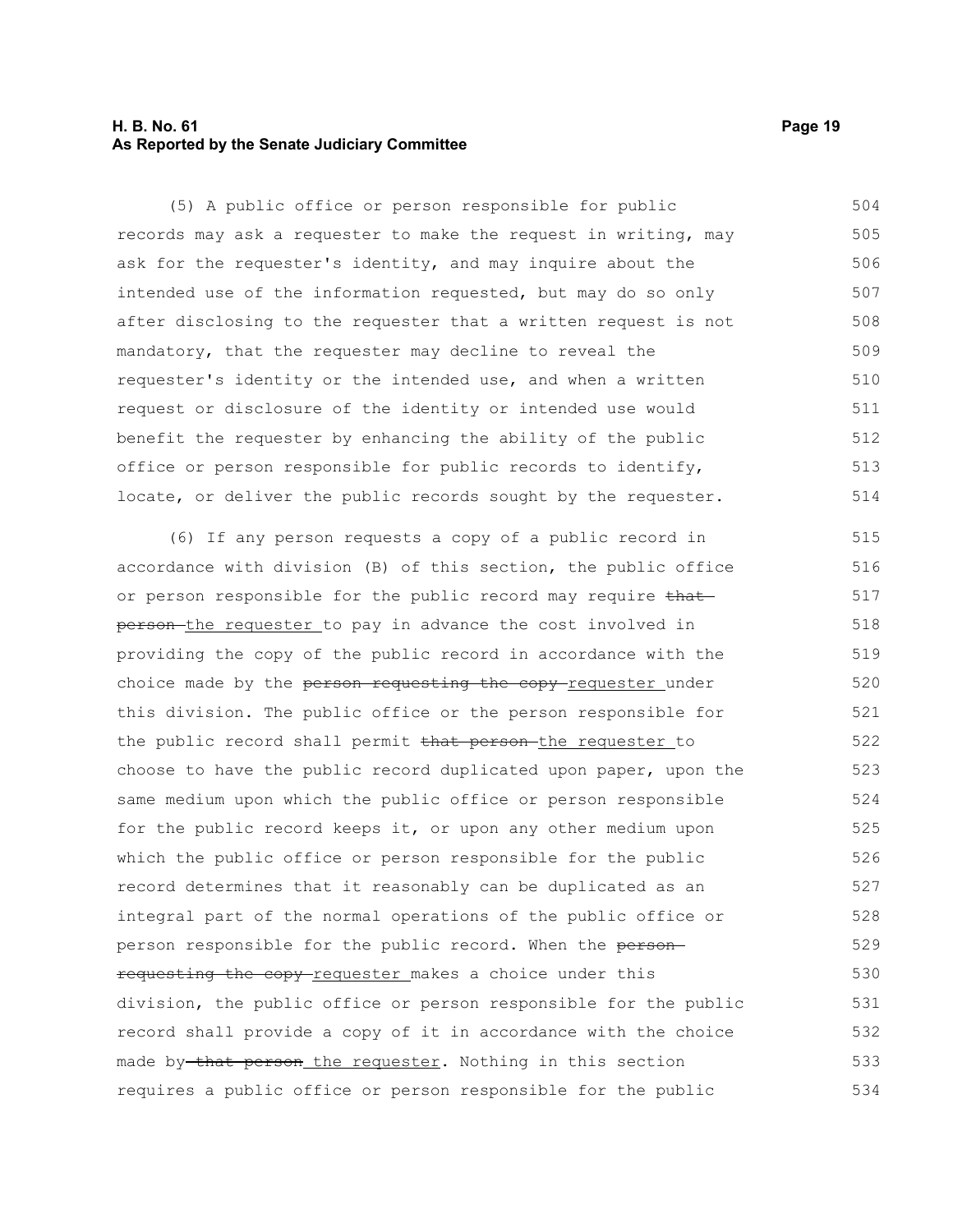#### **H. B. No. 61 Page 20 As Reported by the Senate Judiciary Committee**

record to allow the person requesting requester of a copy of the public record to make the copies of the public record. 535 536

(7)(a) Upon a request made in accordance with division (B) of this section and subject to division (B)(6) of this section, a public office or person responsible for public records shall transmit a copy of a public record to any person by United States mail or by any other means of delivery or transmission within a reasonable period of time after receiving the request for the copy. The public office or person responsible for the public record may require the person making the request to pay in advance the cost of postage if the copy is transmitted by United States mail or the cost of delivery if the copy is transmitted other than by United States mail, and to pay in advance the costs incurred for other supplies used in the mailing, delivery, or transmission. 537 538 539 540 541 542 543 544 545 546 547 548 549

(b) Any public office may adopt a policy and procedures that it will follow in transmitting, within a reasonable period of time after receiving a request, copies of public records by United States mail or by any other means of delivery or transmission pursuant to division (B)(7) of this section. A public office that adopts a policy and procedures under division (B)(7) of this section shall comply with them in performing its duties under that division.

(c) In any policy and procedures adopted under division (B)(7) of this section: 558 559

(i) A public office may limit the number of records requested by a person that the office will physically deliver by United States mail or by another delivery service to ten per month, unless the person certifies to the office in writing that the person does not intend to use or forward the requested 560 561 562 563 564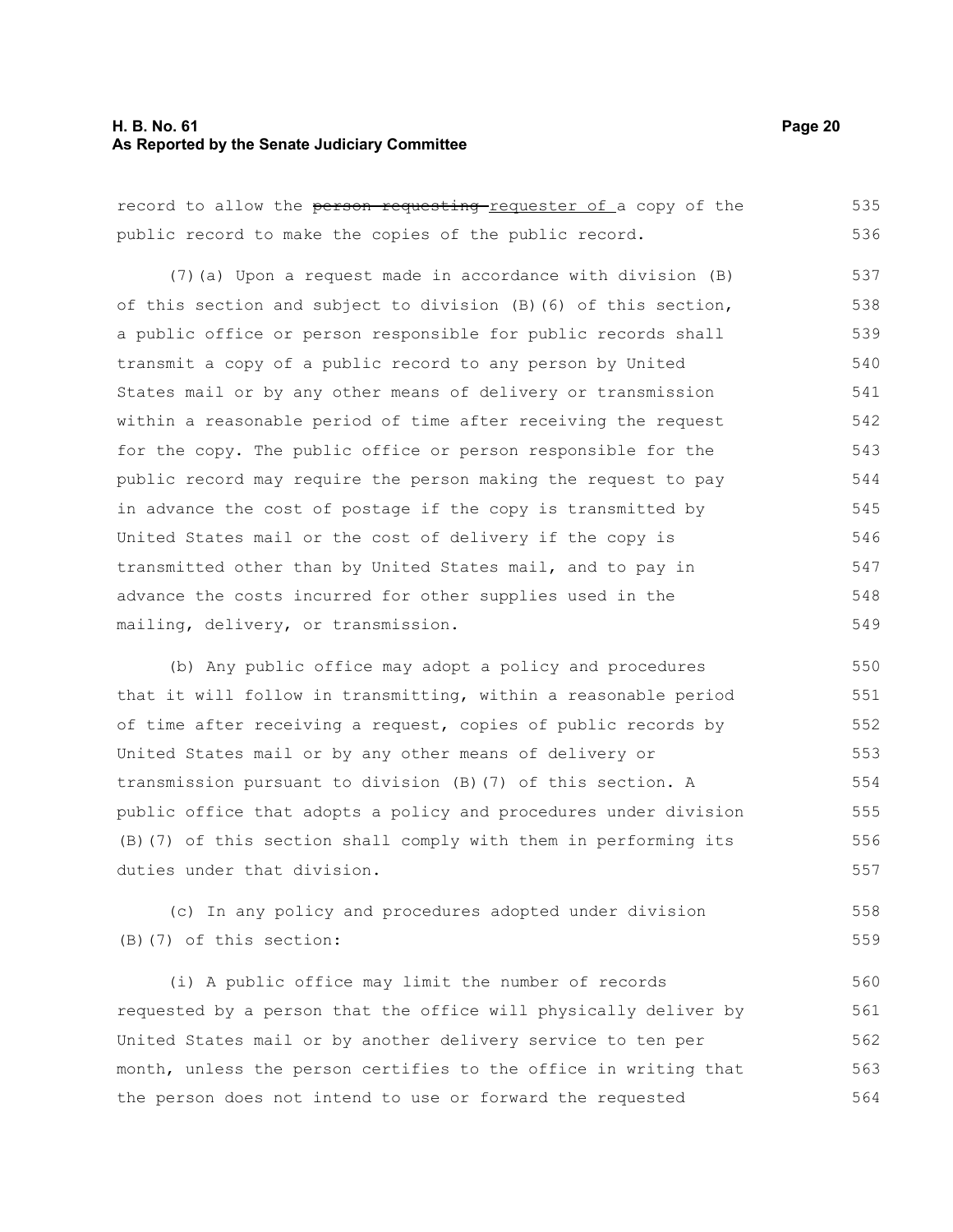#### **H. B. No. 61 Page 21 As Reported by the Senate Judiciary Committee**

records, or the information contained in them, for commercial purposes;

(ii) A public office that chooses to provide some or all of its public records on a web site that is fully accessible to and searchable by members of the public at all times, other than during acts of God outside the public office's control or maintenance, and that charges no fee to search, access, download, or otherwise receive records provided on the web site, may limit to ten per month the number of records requested by a person that the office will deliver in a digital format, unless the requested records are not provided on the web site and unless the person certifies to the office in writing that the person does not intend to use or forward the requested records, or the information contained in them, for commercial purposes. 567 568 569 570 571 572 573 574 575 576 577 578

(iii) For purposes of division (B)(7) of this section, "commercial" shall be narrowly construed and does not include reporting or gathering news, reporting or gathering information to assist citizen oversight or understanding of the operation or activities of government, or nonprofit educational research. 579 580 581 582 583

(8) A public office or person responsible for public records is not required to permit a person who is incarcerated pursuant to a criminal conviction or a juvenile adjudication to inspect or to obtain a copy of any public record concerning a criminal investigation or prosecution or concerning what would be a criminal investigation or prosecution if the subject of the investigation or prosecution were an adult, unless the request to inspect or to obtain a copy of the record is for the purpose of acquiring information that is subject to release as a public record under this section and the judge who imposed the sentence or made the adjudication with respect to the person, or the 584 585 586 587 588 589 590 591 592 593 594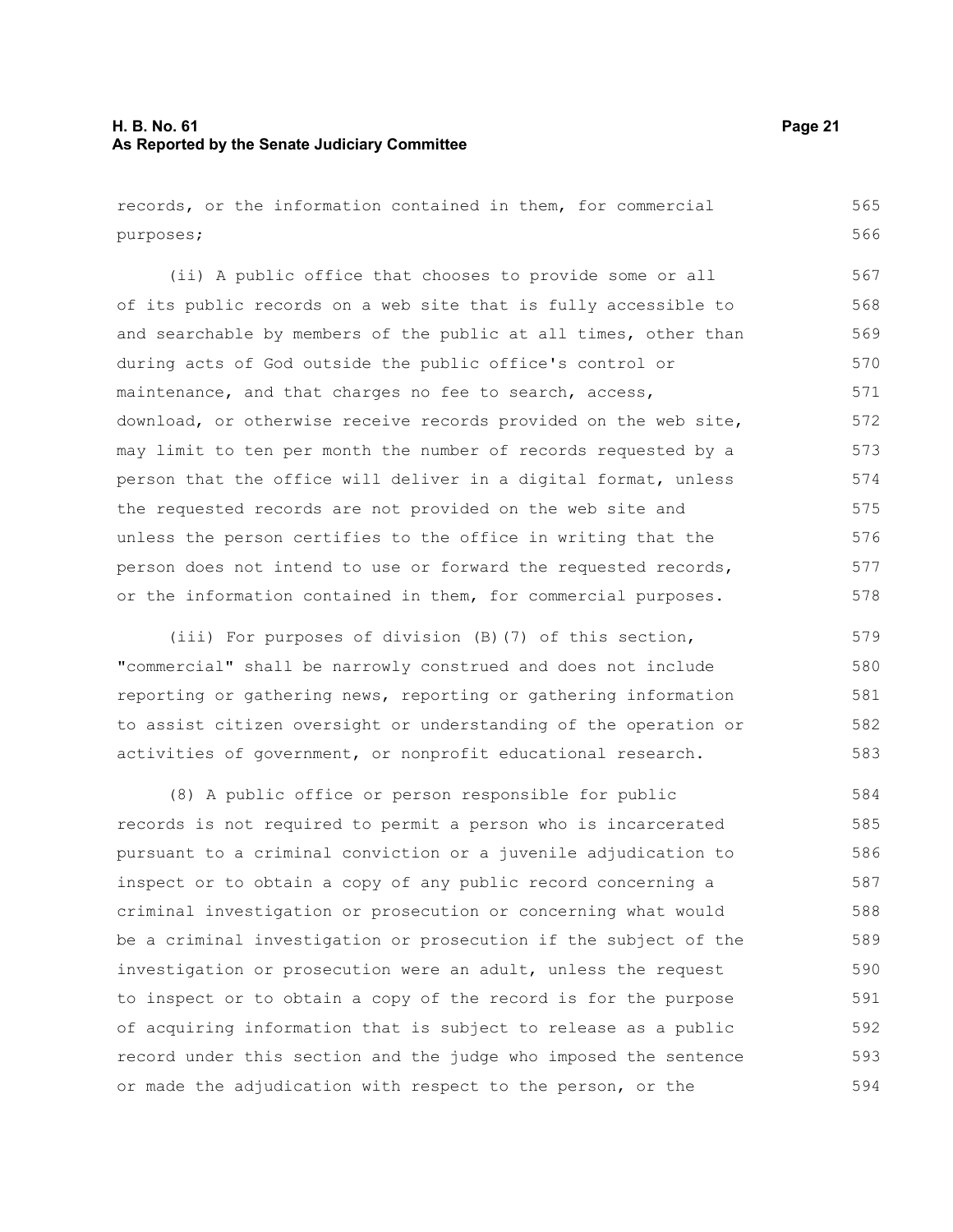#### **H. B. No. 61 Page 22 As Reported by the Senate Judiciary Committee**

judge's successor in office, finds that the information sought in the public record is necessary to support what appears to be a justiciable claim of the person. 595 596 597

(9)(a) Upon written request made and signed by a journalist, a public office, or person responsible for public records, having custody of the records of the agency employing a specified designated public service worker shall disclose to the journalist the address of the actual personal residence of the designated public service worker and, if the designated public service worker's spouse, former spouse, or child is employed by a public office, the name and address of the employer of the designated public service worker's spouse, former spouse, or child. The request shall include the journalist's name and title and the name and address of the journalist's employer and shall state that disclosure of the information sought would be in the public interest. 598 599 600 601 602 603 604 605 606 607 608 609 610

(b) Division (B)(9)(a) of this section also applies to journalist requests for:

(i) Customer information maintained by a municipally owned or operated public utility, other than social security numbers and any private financial information such as credit reports, payment methods, credit card numbers, and bank account information; 613 614 615 616 617

(ii) Information about minors involved in a school vehicle accident as provided in division  $(A)$   $(1)$   $(qq)$  of this section, other than personal information as defined in section 149.45 of the Revised Code. 618 619 620 621

(c) As used in division (B)(9) of this section, "journalist" means a person engaged in, connected with, or 622 623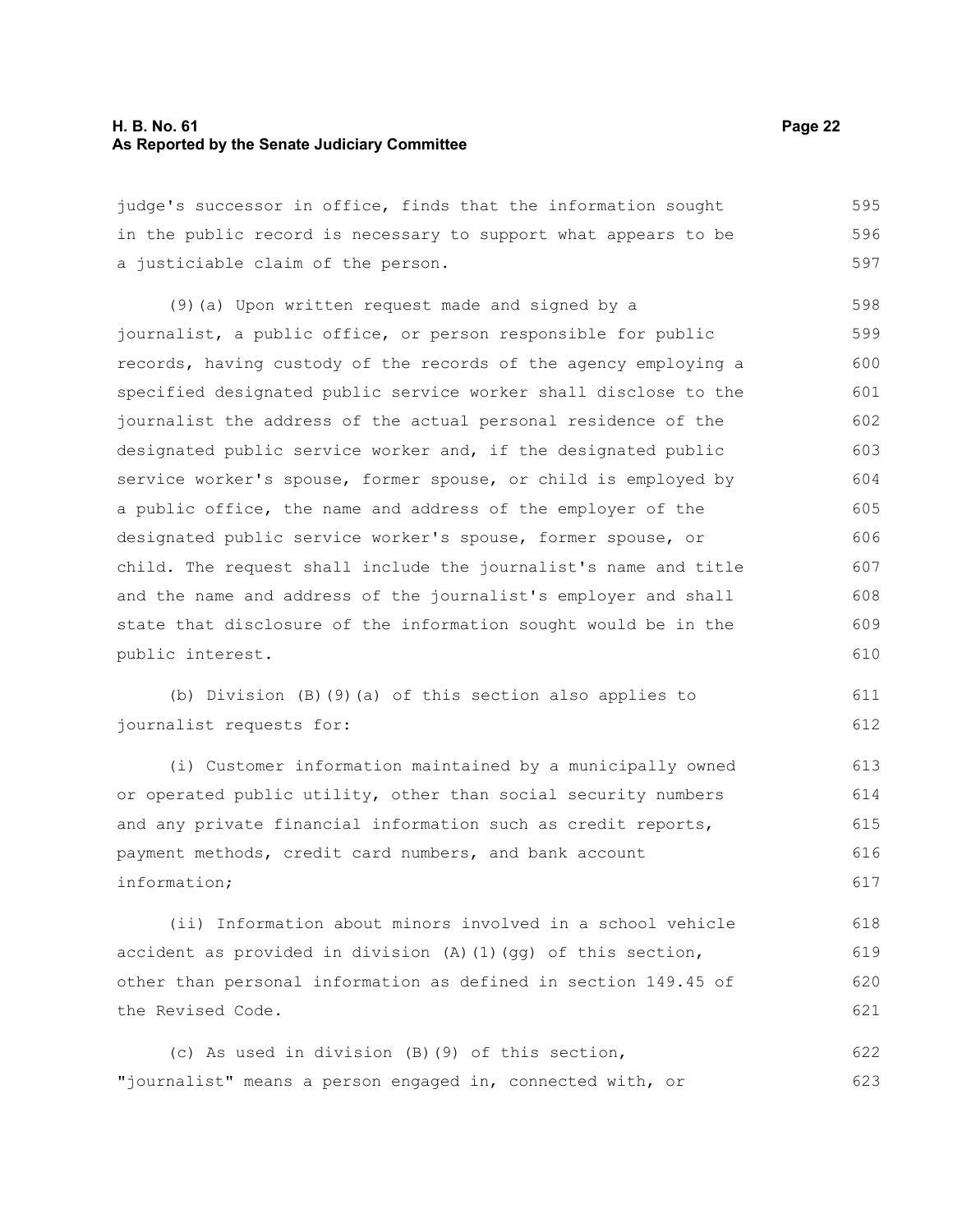#### **H. B. No. 61 Page 23 As Reported by the Senate Judiciary Committee**

employed by any news medium, including a newspaper, magazine, press association, news agency, or wire service, a radio or television station, or a similar medium, for the purpose of gathering, processing, transmitting, compiling, editing, or disseminating information for the general public. 624 625 626 627 628

(10) Upon a request made by a victim, victim's attorney, or victim's representative, as that term is used in section 2930.02 of the Revised Code, a public office or person responsible for public records shall transmit a copy of a depiction of the victim as described in division (A)(1)(gg) of this section to the victim, victim's attorney, or victim's representative.

(C)(1) If a person allegedly is aggrieved by the failure of a public office or the person responsible for public records to promptly prepare a public record and to make it available to the person for inspection in accordance with division (B) of this section or by any other failure of a public office or the person responsible for public records to comply with an obligation in accordance with division (B) of this section, the person allegedly aggrieved may do only one of the following, and not both:

(a) File a complaint with the clerk of the court of claims or the clerk of the court of common pleas under section 2743.75 of the Revised Code; 645 646 647

(b) Commence a mandamus action to obtain a judgment that orders the public office or the person responsible for the public record to comply with division (B) of this section, that awards court costs and reasonable attorney's fees to the person that instituted the mandamus action, and, if applicable, that includes an order fixing statutory damages under division (C)(2) 648 649 650 651 652 653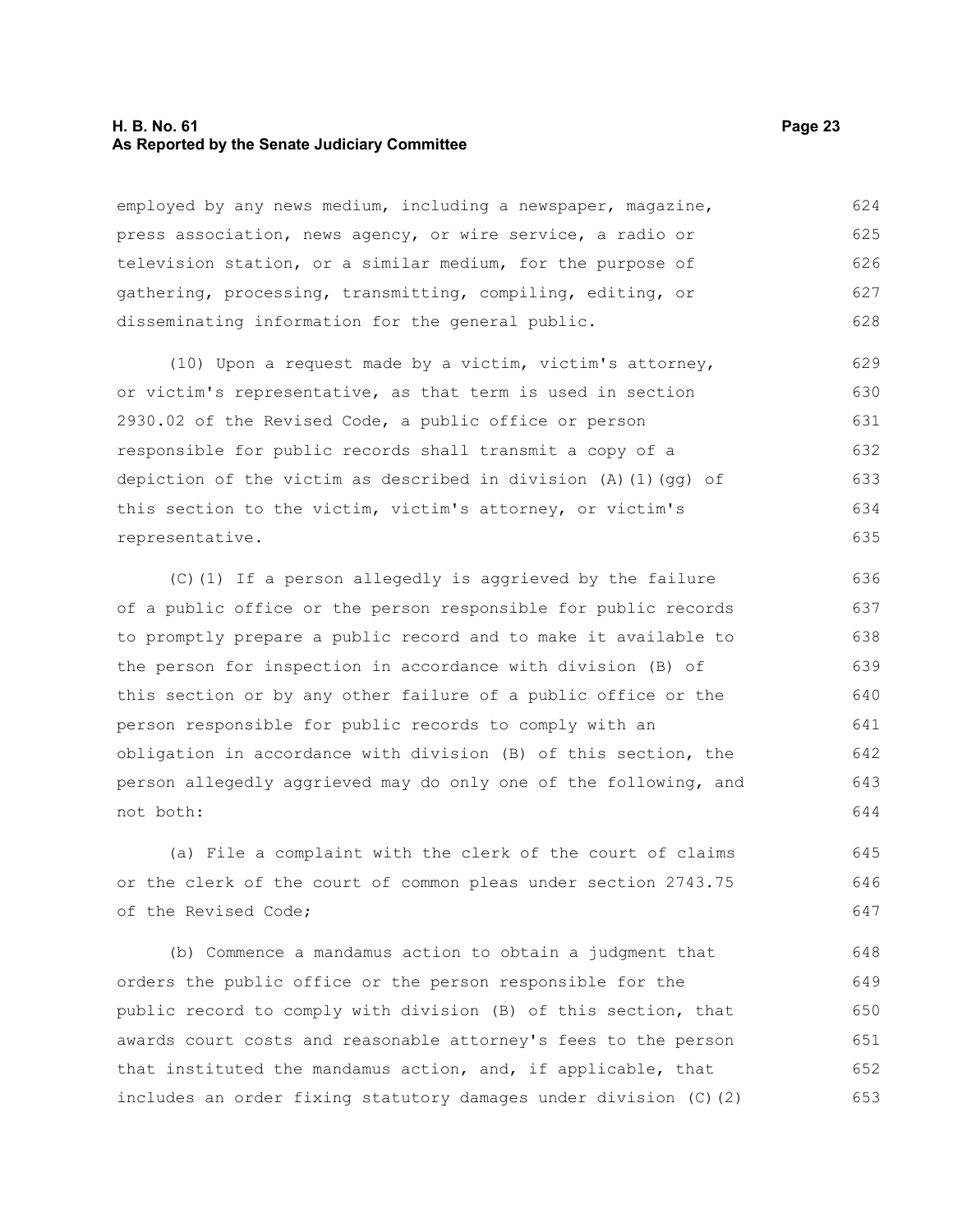#### **H. B. No. 61 Page 24 As Reported by the Senate Judiciary Committee**

of this section. The mandamus action may be commenced in the court of common pleas of the county in which division (B) of this section allegedly was not complied with, in the supreme court pursuant to its original jurisdiction under Section 2 of Article IV, Ohio Constitution, or in the court of appeals for the appellate district in which division (B) of this section allegedly was not complied with pursuant to its original jurisdiction under Section 3 of Article IV, Ohio Constitution. 654 655 656 657 658 659 660 661

(2) If a requester transmits a written request by hand delivery, electronic submission, or certified mail to inspect or receive copies of any public record in a manner that fairly describes the public record or class of public records to the public office or person responsible for the requested public records, except as otherwise provided in this section, the requester shall be entitled to recover the amount of statutory damages set forth in this division if a court determines that the public office or the person responsible for public records failed to comply with an obligation in accordance with division (B) of this section. 662 663 664 665 666 667 668 669 670 671 672

The amount of statutory damages shall be fixed at one hundred dollars for each business day during which the public office or person responsible for the requested public records failed to comply with an obligation in accordance with division (B) of this section, beginning with the day on which the requester files a mandamus action to recover statutory damages, up to a maximum of one thousand dollars. The award of statutory damages shall not be construed as a penalty, but as compensation for injury arising from lost use of the requested information. The existence of this injury shall be conclusively presumed. The award of statutory damages shall be in addition to all other remedies authorized by this section. 673 674 675 676 677 678 679 680 681 682 683 684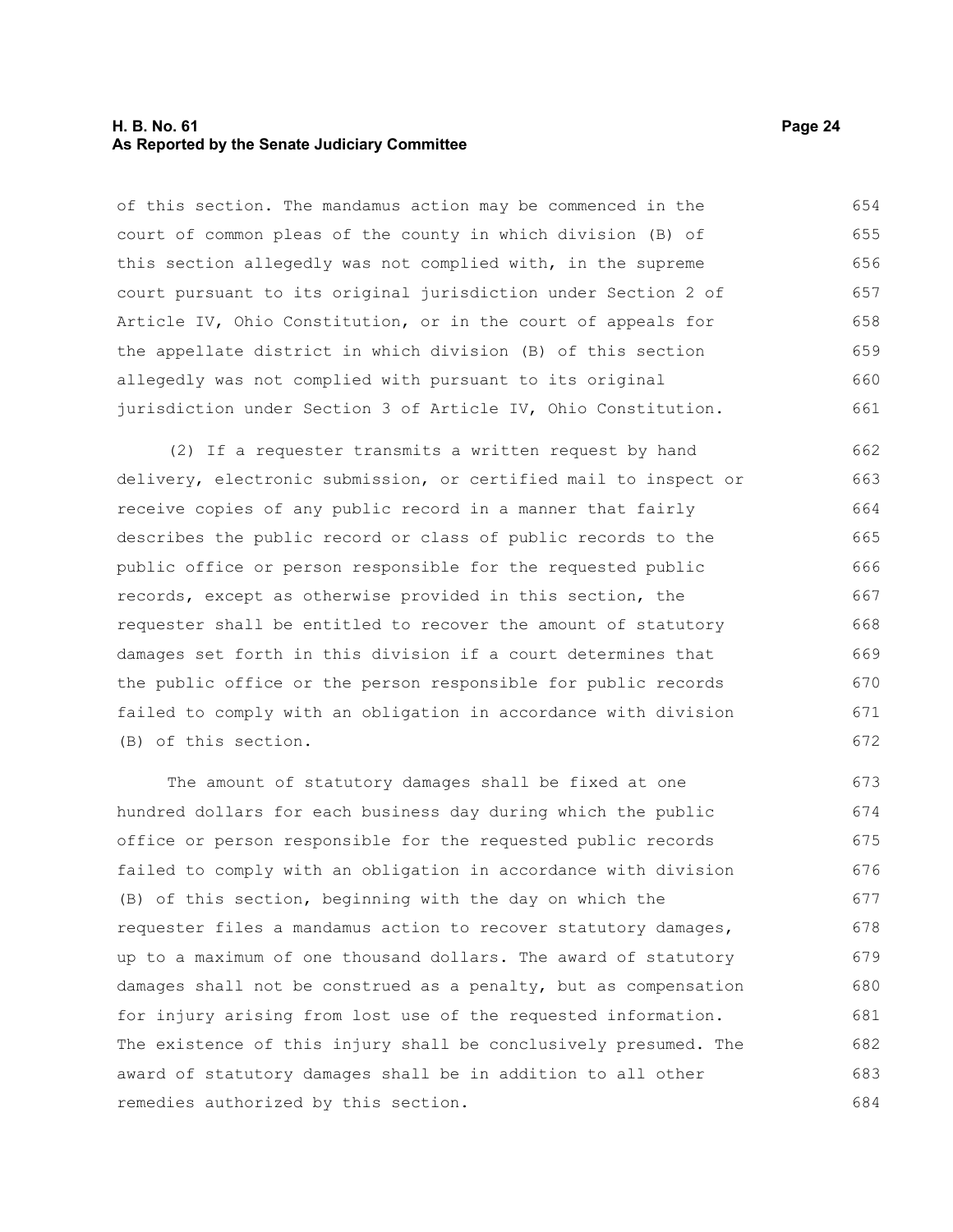#### **H. B. No. 61 Page 25 As Reported by the Senate Judiciary Committee**

The court may reduce an award of statutory damages or not award statutory damages if the court determines both of the following: 685 686 687

(a) That, based on the ordinary application of statutory law and case law as it existed at the time of the conduct or threatened conduct of the public office or person responsible for the requested public records that allegedly constitutes a failure to comply with an obligation in accordance with division (B) of this section and that was the basis of the mandamus action, a well-informed public office or person responsible for the requested public records reasonably would believe that the conduct or threatened conduct of the public office or person responsible for the requested public records did not constitute a failure to comply with an obligation in accordance with division (B) of this section; 688 689 690 691 692 693 694 695 696 697 698 699

(b) That a well-informed public office or person responsible for the requested public records reasonably would believe that the conduct or threatened conduct of the public office or person responsible for the requested public records would serve the public policy that underlies the authority that is asserted as permitting that conduct or threatened conduct. 700 701 702 703 704 705

(3) In a mandamus action filed under division (C)(1) of this section, the following apply:

(a)(i) If the court orders the public office or the person responsible for the public record to comply with division (B) of this section, the court shall determine and award to the relator all court costs, which shall be construed as remedial and not punitive. 708 709 710 711 712

(ii) If the court makes a determination described in

706 707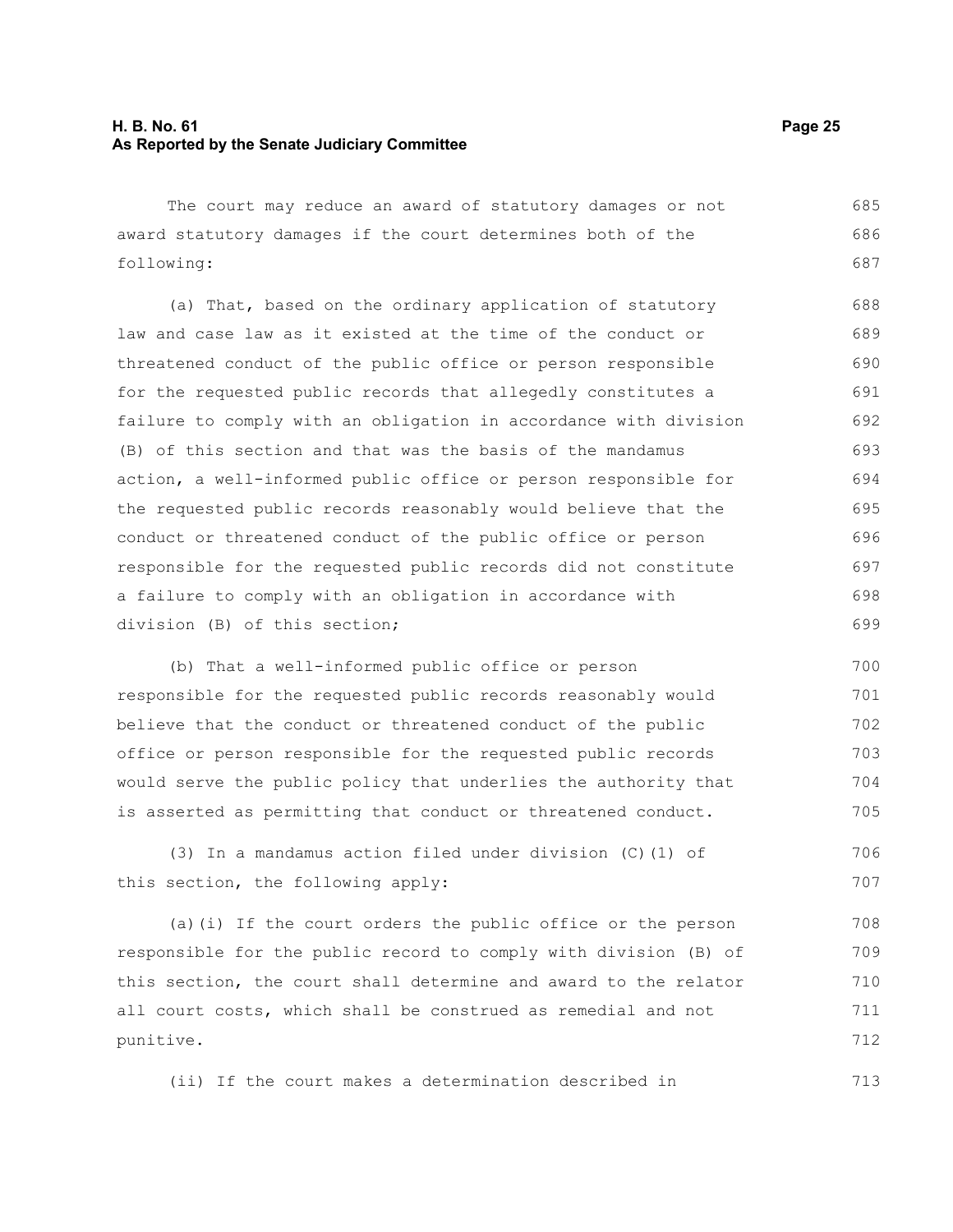#### **H. B. No. 61 Page 26 As Reported by the Senate Judiciary Committee**

division (C)(3)(b)(iii) of this section, the court shall determine and award to the relator all court costs, which shall be construed as remedial and not punitive. 714 715 716

(b) If the court renders a judgment that orders the public office or the person responsible for the public record to comply with division (B) of this section or if the court determines any of the following, the court may award reasonable attorney's fees to the relator, subject to division (C)(4) of this section: 717 718 719 720 721

(i) The public office or the person responsible for the public records failed to respond affirmatively or negatively to the public records request in accordance with the time allowed under division (B) of this section. 722 723 724 725

(ii) The public office or the person responsible for the public records promised to permit the relator to inspect or receive copies of the public records requested within a specified period of time but failed to fulfill that promise within that specified period of time. 726 727 728 729 730

(iii) The public office or the person responsible for the public records acted in bad faith when the office or person voluntarily made the public records available to the relator for the first time after the relator commenced the mandamus action, but before the court issued any order concluding whether or not the public office or person was required to comply with division (B) of this section. No discovery may be conducted on the issue of the alleged bad faith of the public office or person responsible for the public records. This division shall not be construed as creating a presumption that the public office or the person responsible for the public records acted in bad faith when the office or person voluntarily made the public records available to the relator for the first time after the relator 731 732 733 734 735 736 737 738 739 740 741 742 743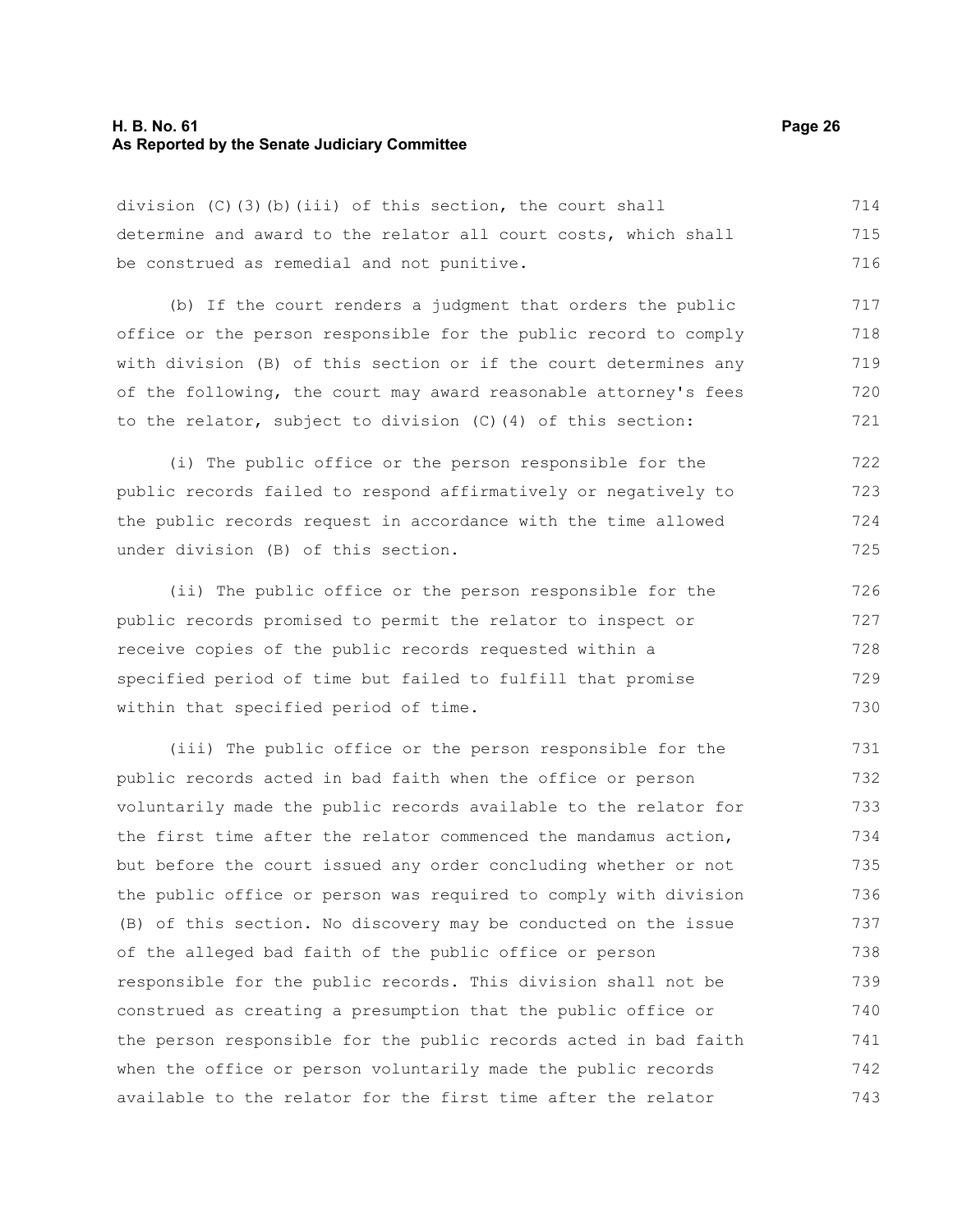#### **H. B. No. 61 Page 27 As Reported by the Senate Judiciary Committee**

commenced the mandamus action, but before the court issued any order described in this division. (c) The court shall not award attorney's fees to the relator if the court determines both of the following: (i) That, based on the ordinary application of statutory law and case law as it existed at the time of the conduct or threatened conduct of the public office or person responsible for the requested public records that allegedly constitutes a failure to comply with an obligation in accordance with division (B) of this section and that was the basis of the mandamus action, a well-informed public office or person responsible for the requested public records reasonably would believe that the conduct or threatened conduct of the public office or person responsible for the requested public records did not constitute a failure to comply with an obligation in accordance with division (B) of this section; (ii) That a well-informed public office or person responsible for the requested public records reasonably would believe that the conduct or threatened conduct of the public office or person responsible for the requested public records would serve the public policy that underlies the authority that is asserted as permitting that conduct or threatened conduct. (4) All of the following apply to any award of reasonable 744 745 746 747 748 749 750 751 752 753 754 755 756 757 758 759 760 761 762 763 764 765 766

attorney's fees awarded under division (C)(3)(b) of this section: 767 768

(a) The fees shall be construed as remedial and not punitive. 769 770

(b) The fees awarded shall not exceed the total of the reasonable attorney's fees incurred before the public record was 771 772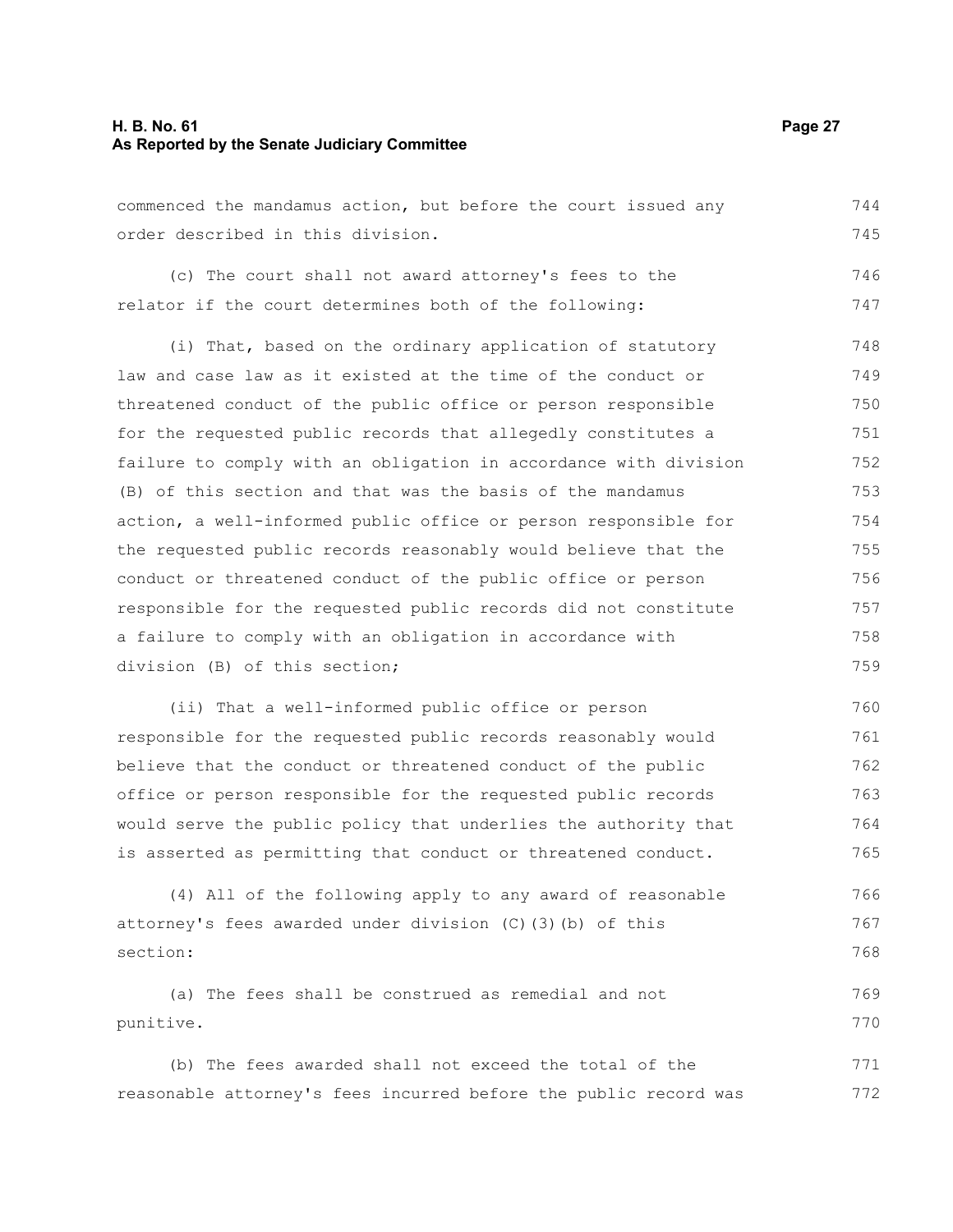#### **H. B. No. 61 Page 28 As Reported by the Senate Judiciary Committee**

made available to the relator and the fees described in division (C)(4)(c) of this section.

(c) Reasonable attorney's fees shall include reasonable fees incurred to produce proof of the reasonableness and amount of the fees and to otherwise litigate entitlement to the fees. 775 777

(d) The court may reduce the amount of fees awarded if the court determines that, given the factual circumstances involved with the specific public records request, an alternative means should have been pursued to more effectively and efficiently resolve the dispute that was subject to the mandamus action filed under division (C)(1) of this section. 778 779 780 781 782 783

(5) If the court does not issue a writ of mandamus under division (C) of this section and the court determines at that time that the bringing of the mandamus action was frivolous conduct as defined in division (A) of section 2323.51 of the Revised Code, the court may award to the public office all court costs, expenses, and reasonable attorney's fees, as determined by the court.

(D) Chapter 1347. of the Revised Code does not limit the provisions of this section.

(E)(1) To ensure that all employees of public offices are appropriately educated about a public office's obligations under division (B) of this section, all elected officials or their appropriate designees shall attend training approved by the attorney general as provided in section 109.43 of the Revised Code. A future official may satisfy the requirements of this division by attending the training before taking office, provided that the future official may not send a designee in the future official's place. 793 794 795 796 797 798 799 800 801

776

773 774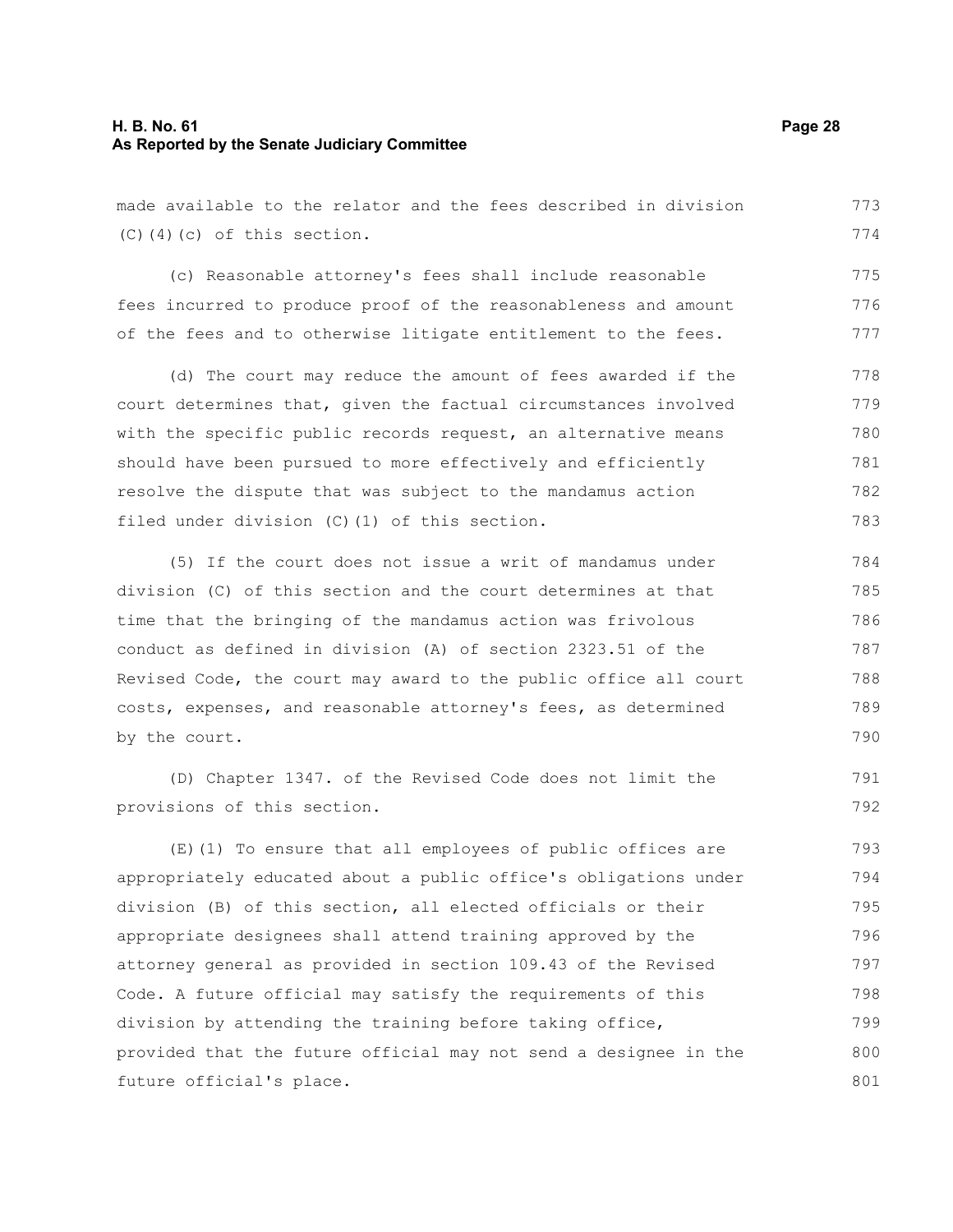#### **H. B. No. 61 Page 29 As Reported by the Senate Judiciary Committee**

(2) All public offices shall adopt a public records policy in compliance with this section for responding to public records requests. In adopting a public records policy under this division, a public office may obtain guidance from the model public records policy developed and provided to the public office by the attorney general under section 109.43 of the Revised Code. Except as otherwise provided in this section, the policy may not limit the number of public records that the public office will make available to a single person, may not limit the number of public records that it will make available during a fixed period of time, and may not establish a fixed period of time before it will respond to a request for inspection or copying of public records, unless that period is less than eight hours. 802 803 804 805 806 807 808 809 810 811 812 813 814 815

The public office shall distribute the public records policy adopted by the public office under this division to the employee of the public office who is the records custodian or records manager or otherwise has custody of the records of that office. The public office shall require that employee to acknowledge receipt of the copy of the public records policy. The public office shall create a poster that describes its public records policy and shall post the poster in a conspicuous place in the public office and in all locations where the public office has branch offices. The public office may post its public records policy on the internet web site of the public office if the public office maintains an internet web site. A public office that has established a manual or handbook of its general policies and procedures for all employees of the public office shall include the public records policy of the public office in the manual or handbook. 816 817 818 819 820 821 822 823 824 825 826 827 828 829 830 831

(F)(1) The bureau of motor vehicles may adopt rules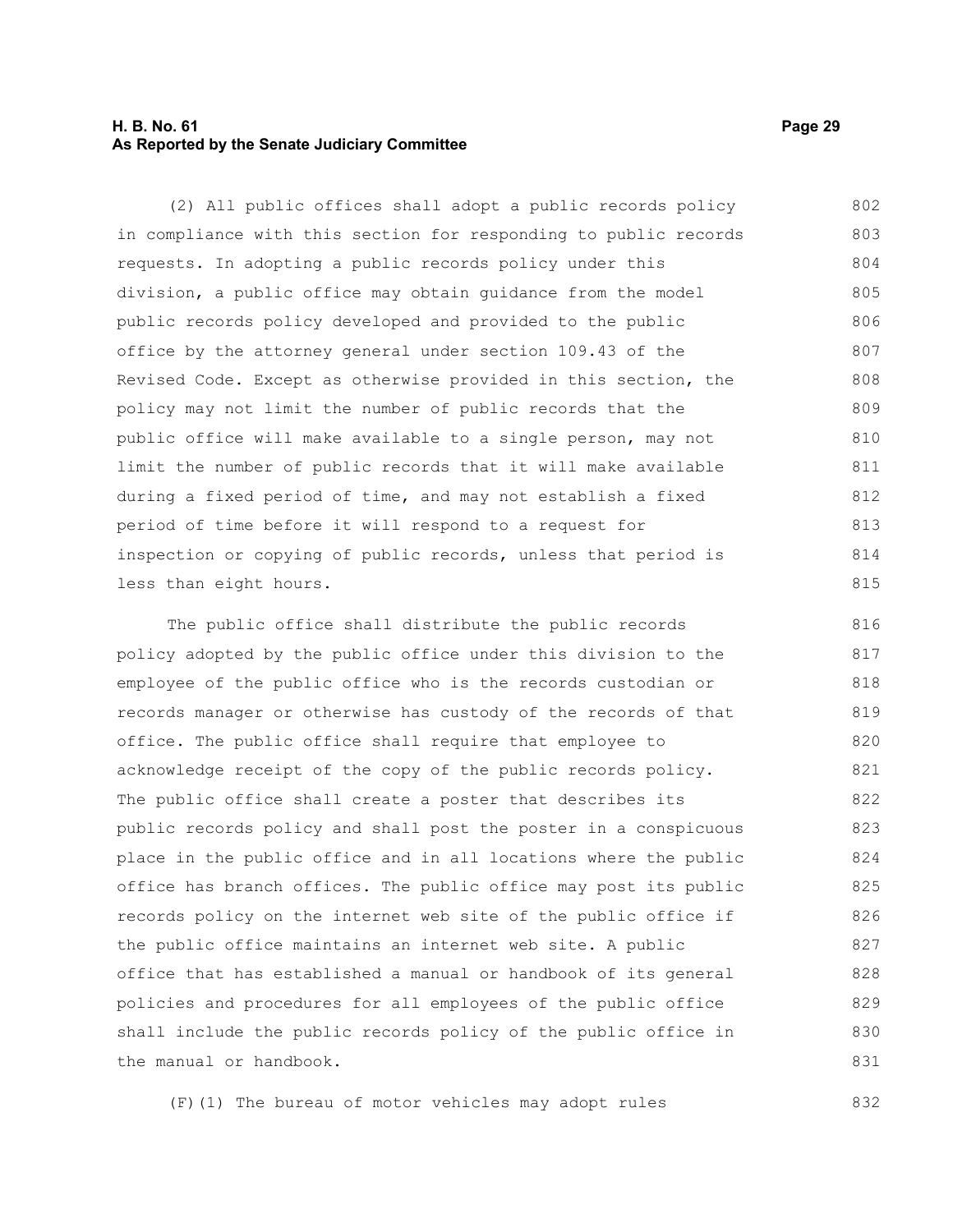#### **H. B. No. 61 Page 30 As Reported by the Senate Judiciary Committee**

pursuant to Chapter 119. of the Revised Code to reasonably limit the number of bulk commercial special extraction requests made by a person for the same records or for updated records during a calendar year. The rules may include provisions for charges to be made for bulk commercial special extraction requests for the actual cost of the bureau, plus special extraction costs, plus ten per cent. The bureau may charge for expenses for redacting information, the release of which is prohibited by law. 833 834 835 836 837 838 839 840

(2) As used in division (F)(1) of this section:

(a) "Actual cost" means the cost of depleted supplies, records storage media costs, actual mailing and alternative delivery costs, or other transmitting costs, and any direct equipment operating and maintenance costs, including actual costs paid to private contractors for copying services. 842 843 844 845 846

(b) "Bulk commercial special extraction request" means a request for copies of a record for information in a format other than the format already available, or information that cannot be extracted without examination of all items in a records series, class of records, or database by a person who intends to use or forward the copies for surveys, marketing, solicitation, or resale for commercial purposes. "Bulk commercial special extraction request" does not include a request by a person who gives assurance to the bureau that the person making the request does not intend to use or forward the requested copies for surveys, marketing, solicitation, or resale for commercial purposes. 847 848 849 850 851 852 853 854 855 856 857 858

(c) "Commercial" means profit-seeking production, buying, or selling of any good, service, or other product. 859 860

(d) "Special extraction costs" means the cost of the time

841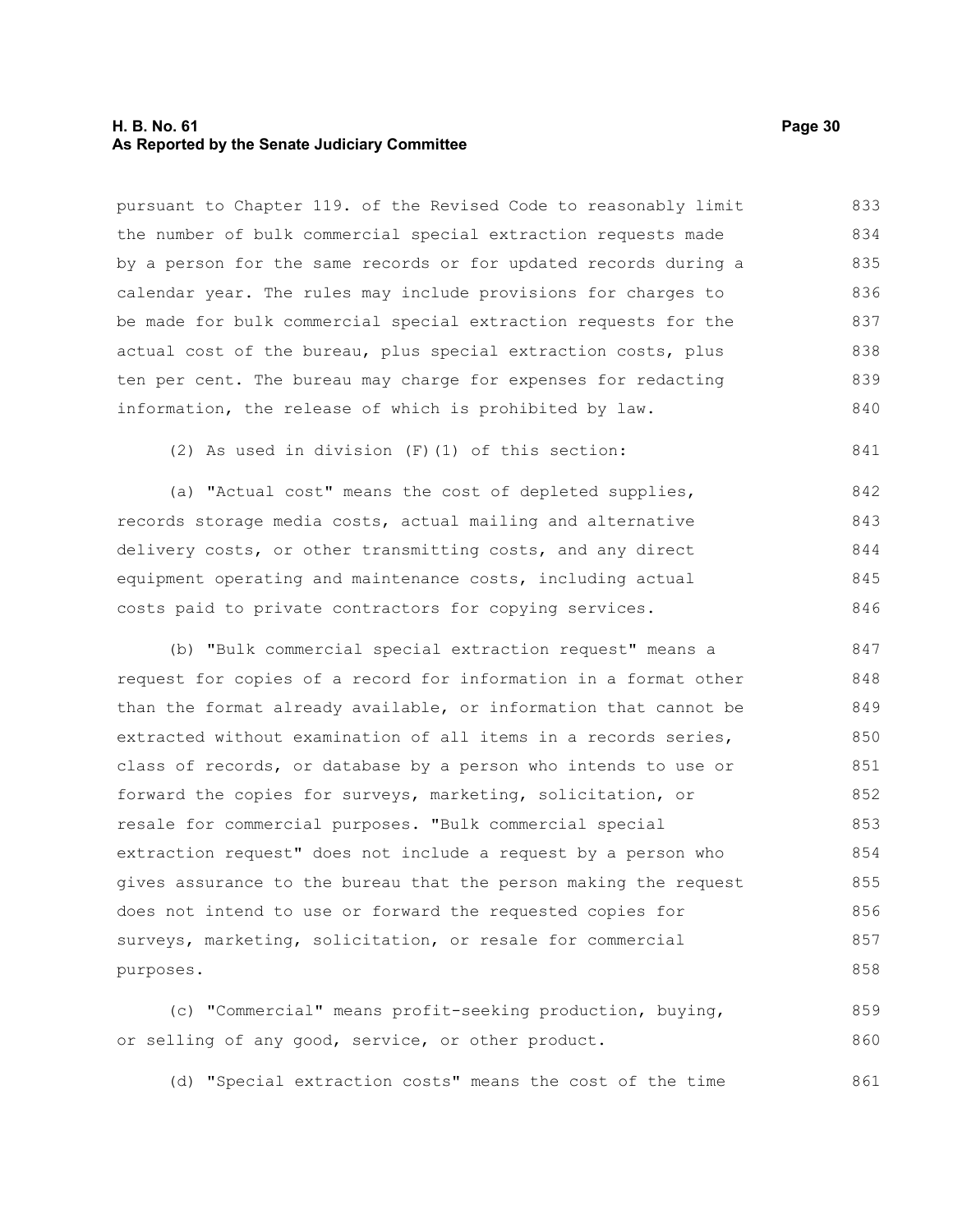#### **H. B. No. 61 Page 31 As Reported by the Senate Judiciary Committee**

spent by the lowest paid employee competent to perform the task, the actual amount paid to outside private contractors employed by the bureau, or the actual cost incurred to create computer programs to make the special extraction. "Special extraction costs" include any charges paid to a public agency for computer or records services. 862 863 864 865 866 867

(3) For purposes of divisions (F)(1) and (2) of this section, "surveys, marketing, solicitation, or resale for commercial purposes" shall be narrowly construed and does not include reporting or gathering news, reporting or gathering information to assist citizen oversight or understanding of the operation or activities of government, or nonprofit educational research. 868 869 870 871 872 873 874

(G) A request by a defendant, counsel of a defendant, or any agent of a defendant in a criminal action that public records related to that action be made available under this section shall be considered a demand for discovery pursuant to the Criminal Rules, except to the extent that the Criminal Rules plainly indicate a contrary intent. The defendant, counsel of the defendant, or agent of the defendant making a request under this division shall serve a copy of the request on the prosecuting attorney, director of law, or other chief legal officer responsible for prosecuting the action. 875 876 877 878 879 880 881 882 883 884

(H)(1) Any portion of a body-worn camera or dashboard camera recording described in divisions (A)(17)(b) to (h) of this section may be released by consent of the subject of the recording or a representative of that person, as specified in those divisions, only if either of the following applies: 885 886 887 888 889

(a) The recording will not be used in connection with any probable or pending criminal proceedings; 890 891